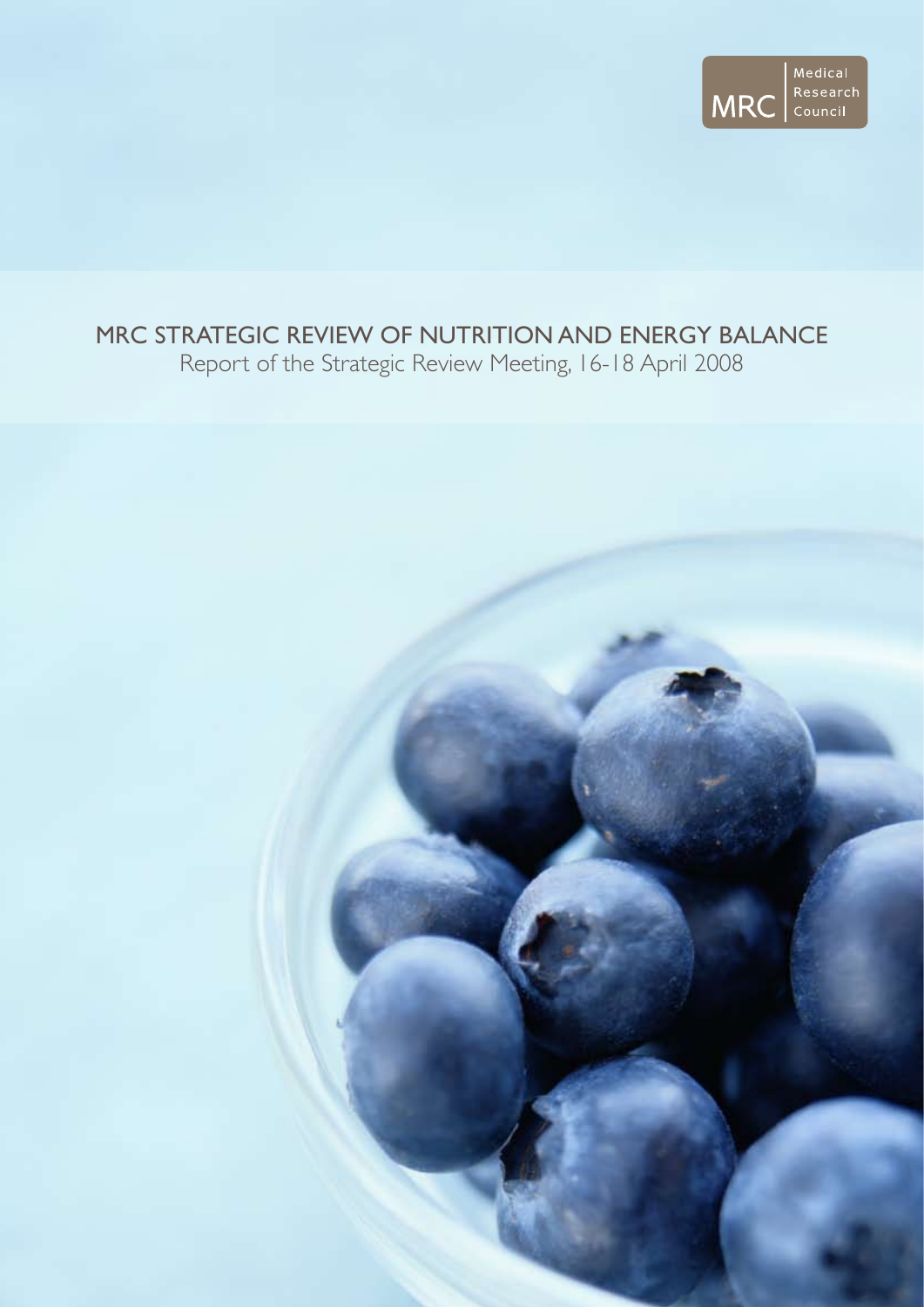# **MRC Strategic Review of Nutrition and Energy Balance**

# **1. EXECUTIVE SUMMARY**

The purpose of this review is to advise the MRC's Council, through Strategy Board, of the current state of research in this area and opportunities for future development.

Research into nutrition and energy balance is central to addressing major public health challenges of the 21st century, including obesity and the health of an ageing nation.

# **UK strengths, needs and opportunities**

Bibliometric analysis indicates that the UK is an international leader in the field and the impact of UK research is high relative to the level of investment. Particular UK strengths include the study of early life nutrition and its impact on later health outcomes, epidemiology, genetics, molecular biology, biochemistry and micronutrients.

The investment into fundamental 'classical' nutrition research has been declining. New developments and innovation are needed in core disciplines of nutrition research, **integrating nutrition and modern biological approaches**, and developing novel tools and technologies for robust and sensitive measurements of nutritional exposure and energy expenditure.

The UK has a shortage of well-trained innovative nutrition researchers and there is a **major need for training** of, in particular, clinically-qualified researchers and basic and clinical scientists between post-doctoral and first substantive academic post. Strong leadership is required, and a recognisable centre of excellence that is competitive on the world stage and acts as a magnet for the training of the next generation of integrative<sup>[1](#page-1-0)</sup> nutrition researchers.

Research relevant to nutrition and energy balance is supported by the UK research councils, government departments and agencies, charitable organisations and industry. There is a need and opportunity for the development of a **national strategy** for the entire nutrition field, connecting with the National Institute for Health Research (NIHR) strategic lead on obesity, and for the coordination of activities between funders; there is also potential to influence public health agendas through developing better **models of engagement with the food industry**, including food manufacturers, suppliers and retailers, as is currently being pursued in other fields with the pharmaceutical and biotechnology industries.

#### **The MRC portfolio in Cambridge**

The critical mass of outstanding expertise across a range of disciplines relevant to nutrition and energy balance in Cambridge provides a real opportunity for the creation of an **identifiable centre of excellence for integrative nutrition research** under the umbrella of the MRC. This would not necessarily require a new physical entity; rather, it would facilitate collaboration between existing groups and allow recognition of the expertise present in nutrition. This should have an externally communicated, overarching scientific strategy and could form

<span id="page-1-0"></span> $1$  combining classical nutrition research with cutting-edge approaches in other areas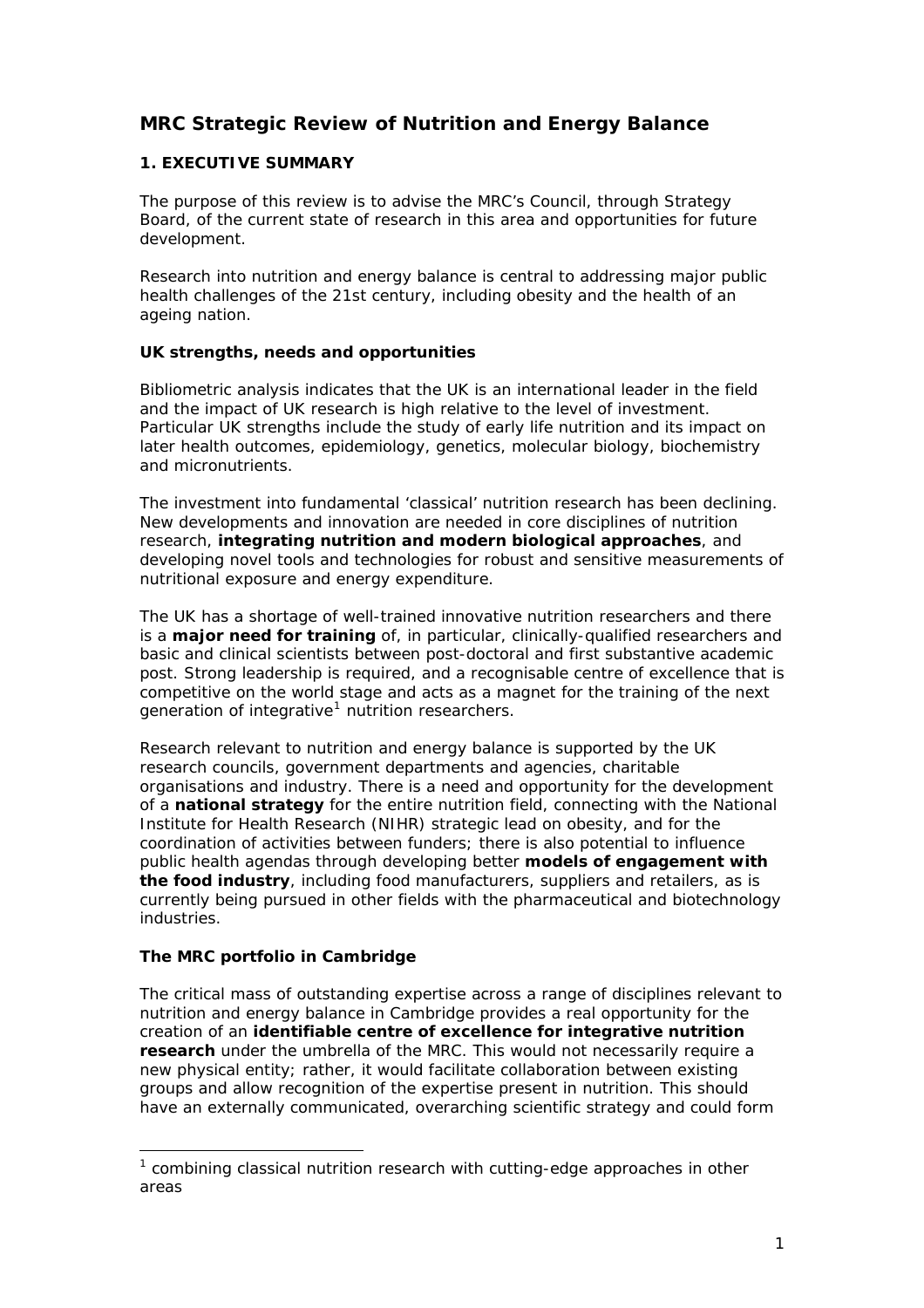the hub of a wider UK network linking in other MRC and non-MRC centres of excellence in nutrition research.

Mitochondrial dysfunction is linked to multiple complex diseases, including obesity, diabetes, cardiovascular disease, cancer, muscle disorders and agerelated neurodegenerative disease. Furthermore, even in healthy agers the numbers of mitochondria, as well as their efficiency, decline in muscle and other cells. MRC research has broadened from mitochondrial energy conversion into more general but no less important research into mitochondrial biology. This has opened multiple avenues for research and translation relating to complex diseases both within and outwith the field of nutrition and energy balance. There is an unrivalled opportunity for the MRC to provide leadership in the increasingly important and cross-cutting area of mitochondrial biology.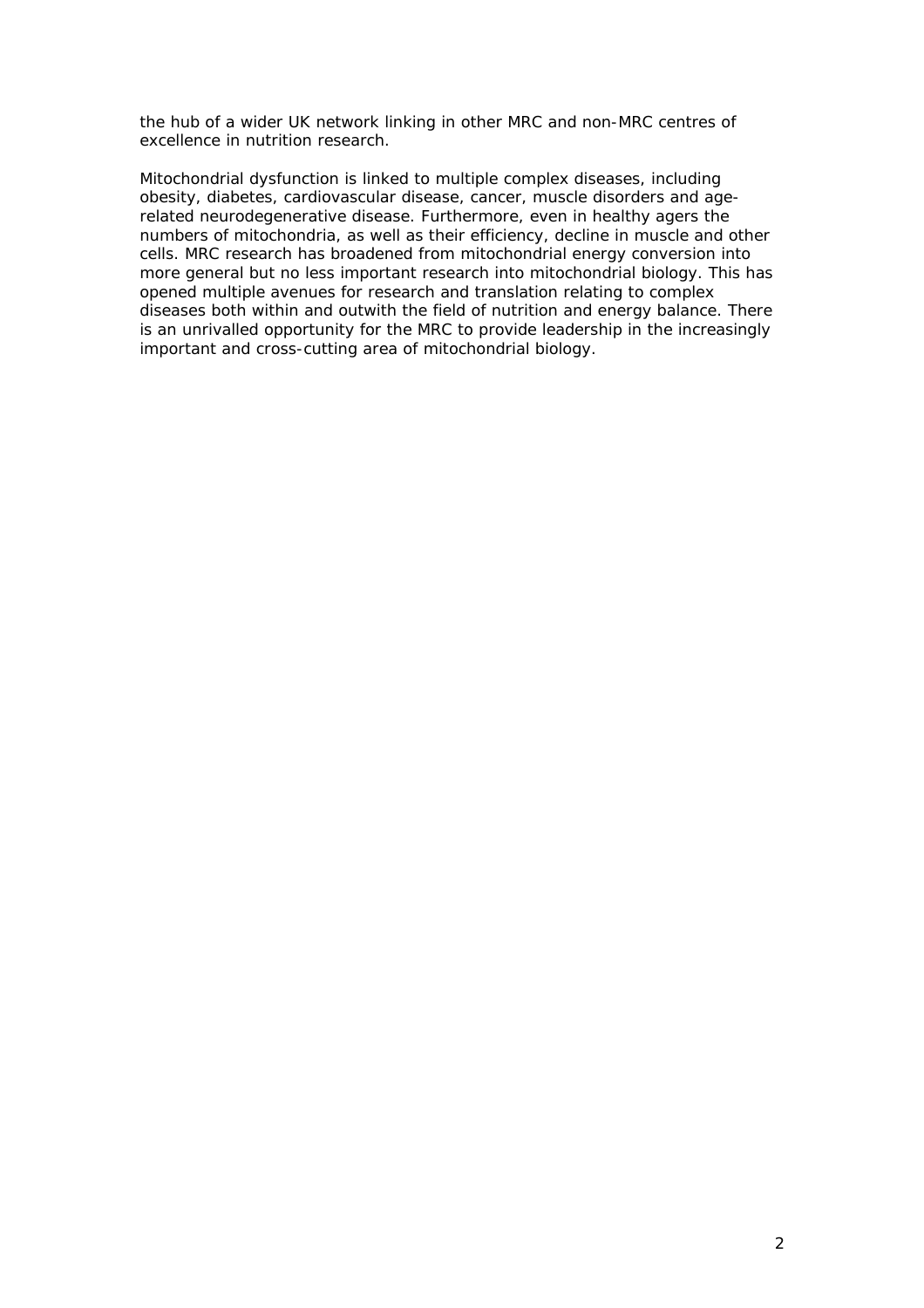# **2. INTRODUCTION**

## **2.1 Scope of the review**

This review covers the current state of research in nutrition and energy balance, current needs and opportunities for future development. It provides advice to the MRC's Council through Strategy Board.

Nutrition can be described as the study of the interaction between one component of the environment - food<sup>[2](#page-3-0)</sup> - and an organism at the individual (molecular to whole-body) or population level. For the purposes of this review, research relevant to nutrition and energy balance includes: research on the impact of diet or food components on normal biological function, health status or behaviour; the effect of maternal diet/birth weight on life course events; gut function and nutrition-related diseases; food safety; food production and supply where directly relevant to nutrition; consumer choice and food availability; energy balance at the cellular and physiological level; and appetite control and factors influencing malnutrition and obesity. Within these areas, the review group's discussion was mainly focused on those aspects relevant to the remit of the MRC.

# **2.2 Background to the MRC's strategic review**

The MRC funds medical research through its four research boards. Research on nutrition and energy balance is mainly supported through the Population and Systems Medicine Board (PSMB) and is a major component in PSMB's portfolio.

The review was undertaken by an international review group, chaired by Professor Stephen Holgate (Southampton, Chair of PSMB) with the aim of formulating advice to PSMB and the MRC's Council on the MRC's medium to longterm strategy for supporting research in nutrition and energy balance. It comprised two elements:

- A field review to advise on UK strengths, gaps, needs and opportunities and within that broader remit to focus on MRC's strengths, the opportunities to add value to MRC's investments and the potential for partnerships.
- A review of mitochondrial energy conversion research to advise on the current contribution and future opportunities of this research in nutrition as well as its relevance to other areas.

The terms of reference and membership of the review panel are at Annex 1.

The review took into account submissions from a wide range of experts and stakeholders in the nutrition and energy balance field, including UK universities, research funders and policy-makers, major MRC intramural and extramural investments, and industry. Organisations that have provided comments are listed at Annex 2. Additional comments were received from UK and international experts in a personal capacity. The review group was impressed by the quality of the submissions received. All comments were considered at a preliminary meeting to determine the key issues and areas for discussion with MRC unit and centre directors at the main meeting. The preliminary meetings also involved the BBSRC<sup>[3](#page-3-1)</sup>, the Food Standards Agency and the Department of Health as a first step towards the identification of emerging opportunities for partnerships.

<span id="page-3-0"></span> $2$  including nutrients, non-nutrient components and beverages

<span id="page-3-1"></span><sup>&</sup>lt;sup>3</sup> Biotechnolology and Biological Sciences Research Council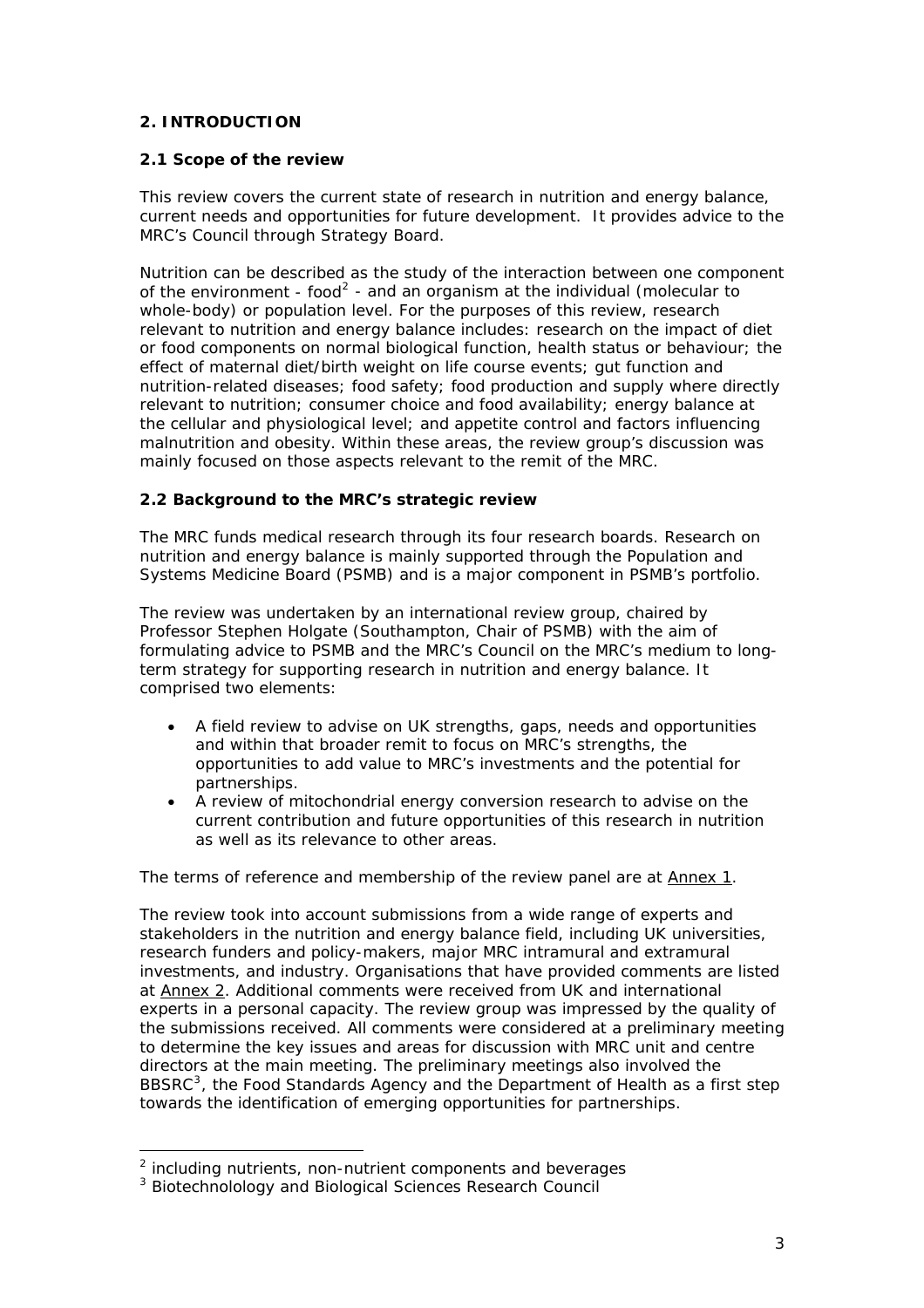# **3. CURRENT RESEARCH FUNDING IN NUTRITION AND ENERGY BALANCE**

#### **3.1 The UK landscape**

Research relevant to nutrition and energy balance is supported by the UK Research Councils (MRC, BBSRC, and ESRC<sup>[4](#page-4-0)</sup>), government departments and agencies (Department of Health/NIHR<sup>[5](#page-4-1)</sup>, Food Standards Agency, Scottish Executive), charitable organisations (The Wellcome Trust, Cancer Research UK, British Heart Foundation) and industry. The annual spend across the public and not for profit sector (including charities) is currently in excess of  $E70m<sup>6</sup>$  $E70m<sup>6</sup>$  $E70m<sup>6</sup>$ . Joint funding initiatives include the National Prevention Research Initiative (NPRI); the  $UKC<sup>7</sup>$  $UKC<sup>7</sup>$  $UKC<sup>7</sup>$  initiative for Public Health Centres of Excellence; the joint research council initiative on Lifelong Health and Wellbeing; and the BBSRC-led Diet and Health Research Industry Club (DRINC). An analysis of the UK funding is at Annex 3.

# **3.2 The MRC's portfolio**

In 2006/07, the MRC spent £38m on research relevant to nutrition and energy balance. Approximately three-quarters of this investment supported research and training in the MRC's own units and institutes. The remainder was spent in UK universities supporting research grants, fellowships and centres of excellence. An analysis of the MRC's portfolio and list of major intra- and extra-mural investments is at Annex 4.

## **3.3 European Union funding**

Framework Programme 7 (FP7) supports collaborative research relevant to nutrition and energy balance undertaken by European consortia through two broad research themes:

- o The Food, Agriculture and Biotechnology Theme supports research on nutrition, food processing, food quality and safety, and environmental impacts and the total food chain.
- o The Health Theme funds research on immunotherapy for food allergies and nutritional signals for the development of new obesity therapeutic agents.

# **3.4 US funding**

1

In the US, federal support for nutrition research is mainly provided by the  $NH<sup>8</sup>$  $NH<sup>8</sup>$  $NH<sup>8</sup>$ (\$1b pa) and at a lower level by the USDA $9$  (\$97m a year). The percentage of NIH spend on nutrition research relative to the total budget is similar to that of BBSRC and the MRC (3-8 per cent). NIH funding is dispersed across the US and there is no dedicated NIH nutrition institute. The USDA supports nutrition research through the Agricultural Research Service National Research Programme on Nutrition Research at several locations in the US. A major focus for nutrition research in the US is the Pennington Research Institute in Louisiana, with an annual budget of \$61m. Although multidisciplinary and multifaceted in approach, the current focus at this institute is the prevention of obesity and obesity-related diseases.

<sup>4</sup> Economic and Social Research Council

<span id="page-4-1"></span><span id="page-4-0"></span><sup>&</sup>lt;sup>5</sup> National Institute for Health Research

<span id="page-4-2"></span><sup>&</sup>lt;sup>6</sup> Based on the consultation inputs into the review (Annex 2)

<span id="page-4-3"></span><sup>&</sup>lt;sup>7</sup> UK Clinical Research Collaboration

<span id="page-4-4"></span><sup>&</sup>lt;sup>8</sup> National Institutes of Health

<span id="page-4-5"></span><sup>&</sup>lt;sup>9</sup> United States Department of Agriculture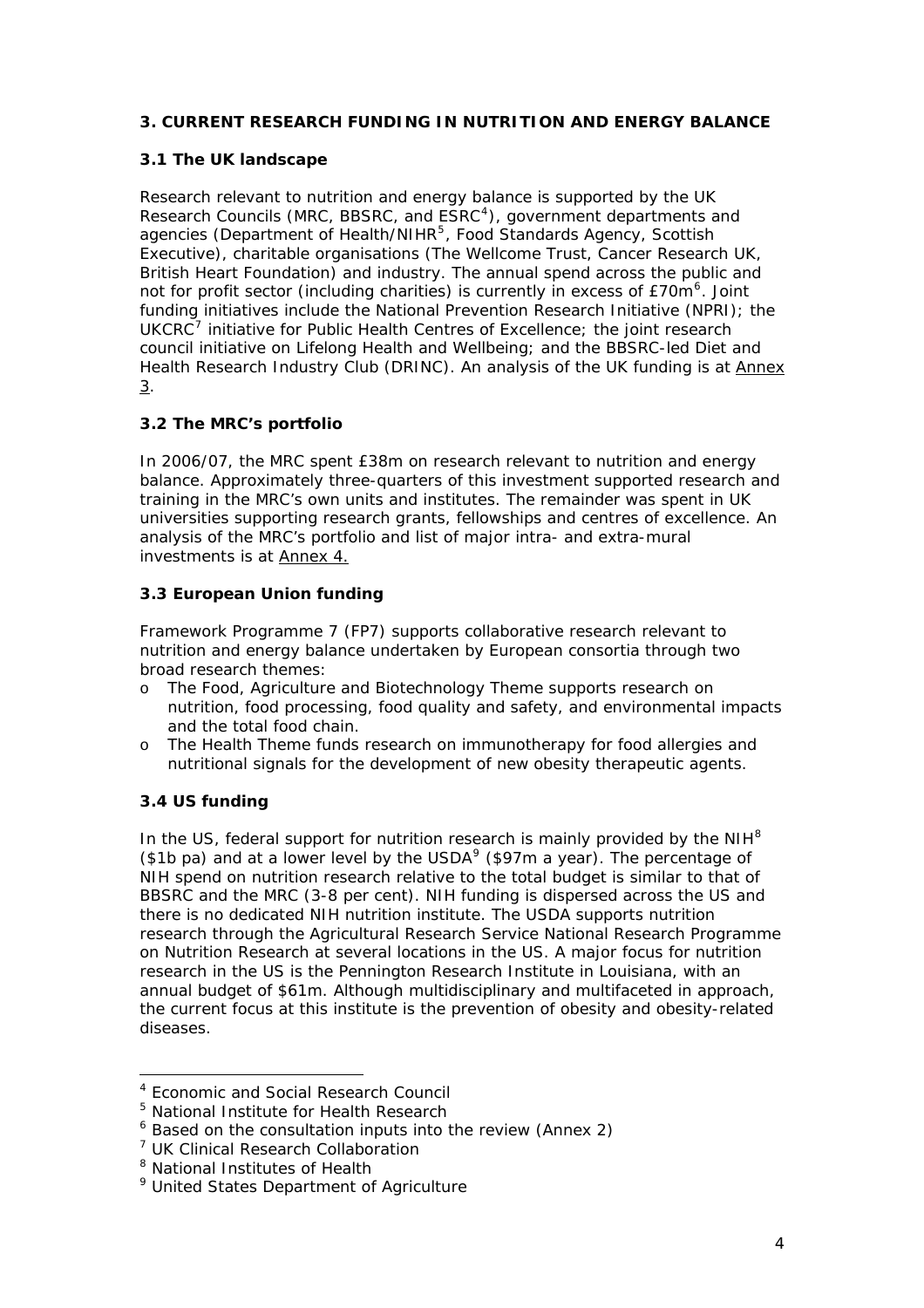# **3.5 Global impact of UK nutrition research**

To evaluate the impact of UK nutrition research, Evidence Ltd was commissioned to undertake a bibliometric analysis. The limitations of the analysis, which was mainly based on publications in nutrition and dietetics journals meant that only very general conclusions could be drawn:

- o The publication volume in nutrition and dietetics has increased globally over the last 10 years.
- o The impact of UK nutrition and dietetics research has consistently improved over this time period, while the rest of the world has shown little change.
- o The impact of publications from MRC units relevant to nutrition and energy balance across the full range of their core disciplines is above the world benchmark and UK baseline in these disciplines.

An analysis performed by the review group demonstrated that relative to funding the impact of UK-based nutrition research was higher than that in the US.

# **4. STATE OF SCIENCE AND FUTURE DIRECTIONS**

The review group selected a number of key themes that formed a focus for detailed discussion at the review meeting. These were identified based on a preliminary consideration of the consultation inputs (Annex 2). The section below summarises the debate focusing in particular on the needs an opportunities in the field.

# **4.1 Obesity**

The rapid rise in obesity is a major challenge. The incidence of obesity in the UK has grown three-fold since the 1980s and an estimated 70 per cent of adults are overweight/obese (BMI >25) and ~25 per cent are clinically obese (BMI >30). Obesity is associated with an increased incidence of several major diseases, including diabetes, coronary heart disease, and breast and colon cancer. The economic cost of obesity is substantial and is projected to rise to £45 billion a year by  $2050^{10}$  $2050^{10}$  $2050^{10}$  in the UK.

#### Research needs and opportunities

Obesity is heterogeneous in nature. Although obesity is a clear risk factor for poor health, its relationship to associated diseases is not clear and there is significant individual variation in what constitutes optimal weight. A better understanding is needed of fundamental **adipose biology** and how excess adipose tissue relates to disease. Although the study of adipose cells themselves is important, an equally important and neglected aspect is the investigation of fat and energy metabolism in non adipose tissue such as muscle. Proposed research includes better characterisation of the obesity phenotype and understanding of the relationship between obesity and health consequences in different phases of the life-course and in different ethnic groups. There is an opportunity to harness new technologies, including genetics and metabolomics, and improved mechanistic understanding for the development of biomarkers to predict health endpoints.

Many genes associated with obesity are related to the neuro-endocrine system and understanding the fundamental biology of **appetite regulation** in humans and model systems is an important priority for the future. This includes

<span id="page-5-0"></span><sup>&</sup>lt;sup>10</sup> Foresight, Tackling Obesities: Future Choices - Project Report (2007)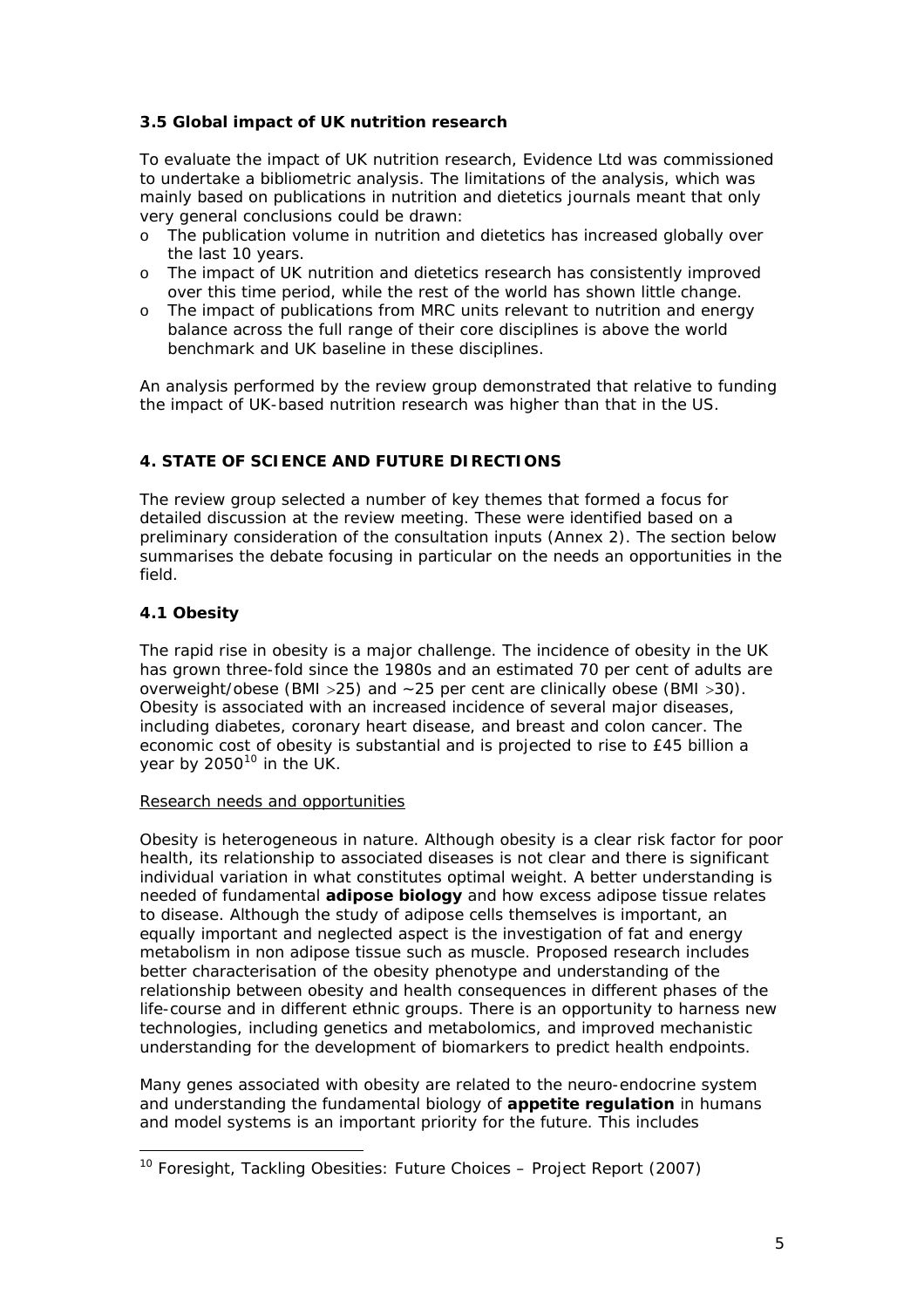integration of neurosciences and the investigation of neuro-endocrine networks and peripheral signals, including social and cultural influences on dietary choice and habits, and their amenability to change. Better tools are needed to analyse the neuro-endocrine control of tissues (fat, muscle, bone), as well as measures of appetite for population studies.

An important area is the impact of **physical activity** on obesity. There is a need for medium-sized and sustainable cohorts with detailed information on diet, behaviour and phenotype, requiring robust tools for the measurement of dietary exposure, the characterisation of physical activity and behaviour, and 'deepphenotyping'. Long-term studies are also required to understand the determinants of physical behaviour at the population level, including the investigation of natural experiments on how the environment impacts on physical activity and health. Although not specifically covered as part of this review, the science of physical activity and metabolism is very important to the understanding of energy balance. The levels of investment in this science area are disproportionately low relative to its importance to public health.

Public health strategies are needed for the **prevention** of obesity. There is a requirement for the development of complex behavioural interventions relating to food choice and physical activity throughout the life-course, and the development of tools for the evaluation of interventions at the population level.

## **4.2 Nutrition for optimal health throughout the life-course**

On average, longevity in developed countries has increased by the equivalent of six hours a day since 1830 (~2.5 years a decade). For the first time in UK history, there are now more people above the age of 60 years than below the age of 16 years. However, the length of healthy lives has not increased at the same rate. Lifestyle factors, including the quality of diet and level of physical activity, and metabolic health are key determinants for a long and healthy lifespan.

#### Research needs and opportunities

There is a dearth of information about nutritional needs at different stages of the lifespan, in particular in early and late life. More research is needed on the impact of nutrition on the maintenance of well-being, the prevention and management of disease and the amelioration of the effects of ageing. This requires a better **characterisation of the healthy phenotype** at different stages of the lifecourse, including knowledge of what to measure (cognitive health, muscle function and quality of life), functional intermediary measures for disease risk and ageing (damage repair, inflammation, metabolic or oxidative stress), as well as the development of nutritional challenge tests. An important area of research is the optimal intake of **micronutrients** at different stages of the life-course.

We need a better understanding of the **long-term effects of nutrition on the phenotype**, including what nutritional challenges under which circumstances are enduring, how these are 'memorised' and revealed, and the basic epigenetic mechanisms contributing to this process.

Most nutritional challenges are addressed by homeostatic mechanisms. A better understanding is needed of what determines our **changing ability to meet challenges with appropriate responses** during the life-course, the switches between healthy growing, ageing and disease development, and how they vary across cultures.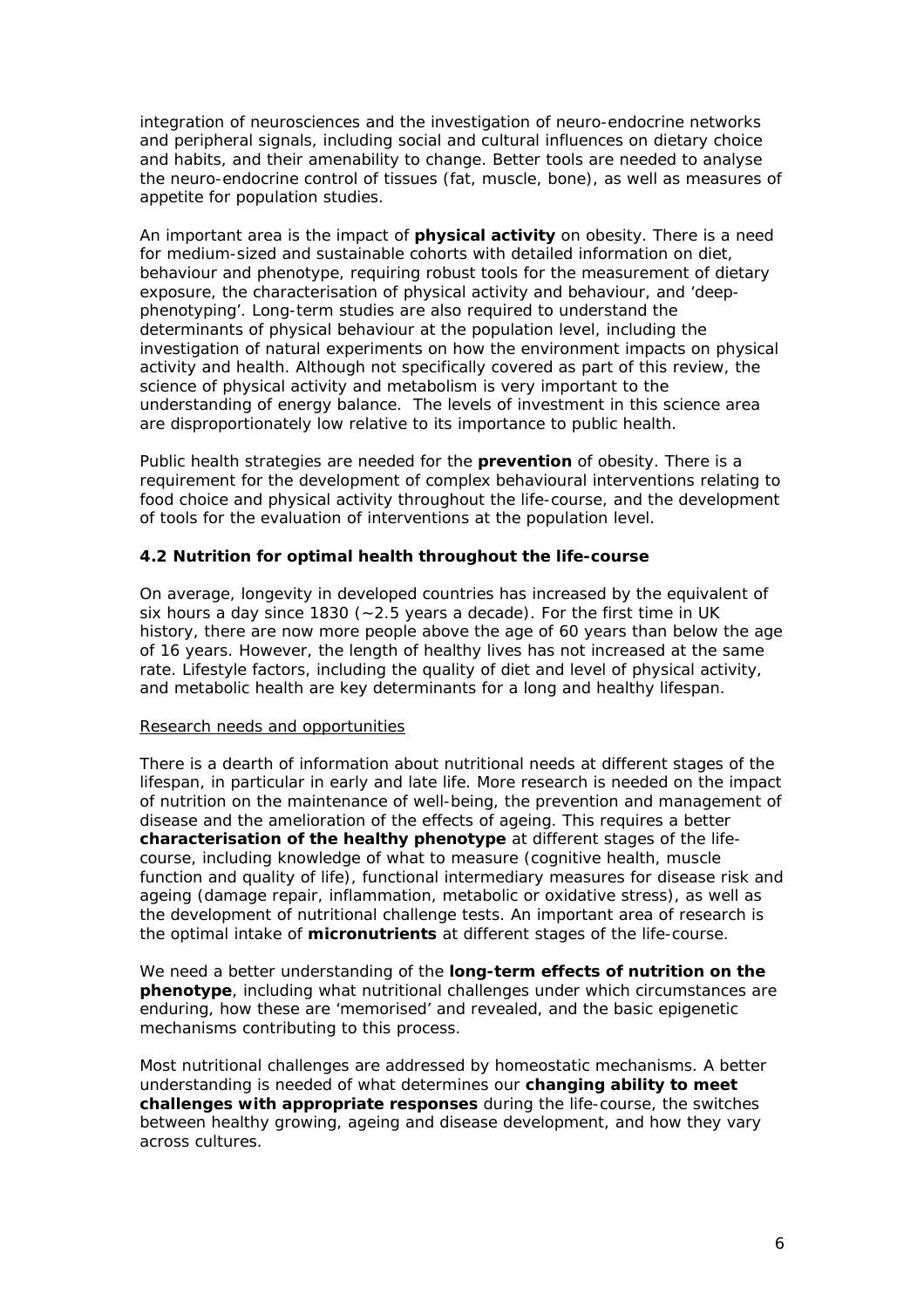Mitochondrial defects are associated with many age-related diseases but little is known about the underlying mechanisms. Even in healthy agers, mitochondrial numbers are significantly reduced and mitochondrial efficiency is attenuated. Hence, an important area of research is the **role of mitochondria in the ageing process**. For instance, the relationship between physical activity and mitochondrial numbers in muscle cells, how mitochondrial DNA mutations affect ageing and the capability for energy conversion, and the contribution of mitochondria generated reactive oxygen species. A better understanding is needed of cellular senescence and the relationship between metabolic phenotype and ageing in animal models to inform human studies*.*

Research on healthy ageing needs an **integrated approach** involving mechanistic studies, epidemiology, the relationship between the physiology and psychology of health, interventions and socio-economic studies. The evidence for the major influence of diet and activity on a long and healthy life stems mostly from observational studies with a high risk of confounding and there has been little investment in large intervention studies to clinical endpoints. There is an opportunity to build on the UK strength in life-course research and use the available mechanistic knowledge for **behavioural intervention studies**.

Other important areas of nutrition research include the **impact of nutrition on infectious disease, the immune system, recovery from illness and gastrointestinal function**, including food allergies.

A critical area of research is **nutrition in developing countries**, including malnutrition and vitamin and other micronutrient deficiencies and their relationship to disease. This area was not discussed extensively, but will be covered by other mechanisms as appropriate.

#### **4.3 Nutritional genomics**

The response to dietary intervention varies between individuals and ethnic groups. Major progress has recently been made with the identification of genetic variants associated with obesity and metabolic disease in whole genome association studies. Although care needs to be taken to justify these studies on the basis of personalised prevention, these studies provide powerful discovery tools. There is a need and opportunity to **link the observed effects to gene function** in order to verify outcomes and to advance mechanistic understanding of pathways that are amenable for nutritional or other modulation.

The immense scale required for gene nutrient interactions to achieve sufficient power necessitates studies at European level and the analysis of the effects of multiple genetic and nutritional factors needs new **sophisticated mathematical approaches**, and data mining tools as well as suitable measures for diet and physical activity. While significant progress has been made on the development of the "omics" technologies for the definition of phenotypes, substantial work is needed on the identification and measurement of **dietary intake patterns,** as well as defining the **bioactive components of food**.

# **4.4 Cohorts**

The UK has a key **strength in cohort studies** with relevance to nutrition research and a competitive advantage based on good systems for follow-up, NHS data bases, and the integration into cutting edge Biomedical Science Departments. Cohorts that have made significant contributions to the nutrition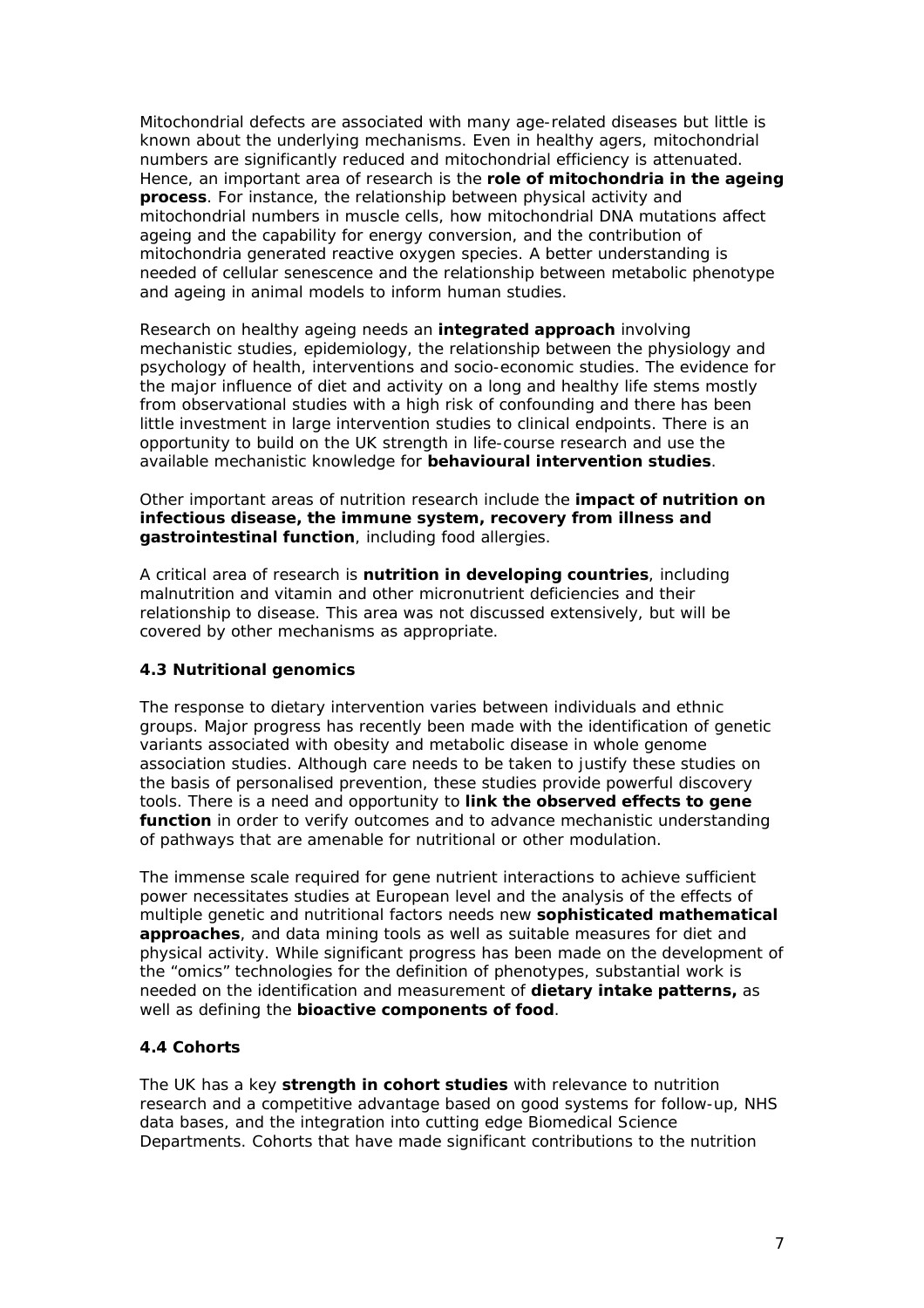field include for instance  $ALSPACE^{11}$  $ALSPACE^{11}$  $ALSPACE^{11}$ ,  $EPIC^{12}$  $EPIC^{12}$  $EPIC^{12}$  and  $NSHD^{13}$  $NSHD^{13}$  $NSHD^{13}$ , and there are opportunities to maximise the potential of major new cohorts, including UK Biobank. Different approaches and scales are needed to address the range of research questions, weighing up precision of measurements against frequency of outcomes, and for many applications smaller studies with detailed characterisation of exposures and phenotypes will be valuable. Risk factors and public health impacts are changing over time, which will require the updating of existing cohorts and establishment of new ones. Although there are obvious benefits in opening up cohorts to external collaborators in terms of maximising the output from investments in those cohorts, the intellectual input to keep highquality and informative cohorts together and the non-insignificant long-term resourcing commitment of funders needs to be recognised.

## **4.5 Mitochondrial energy conversion**

Mitochondria are involved in many physiological processes and mitochondrial dysfunction is linked to multiple complex diseases, including diabetes, cardiovascular disease, cancer and age-related neurodegenerative disease. It is estimated that one in five to ten thousand people in the UK will suffer from a disease resulting from a mutation in mitochondrial DNA at some point in their lives.

The importance of mitochondrial biology is recognised in the US through dedicated mitochondrial research and disease societies and substantial NIH involvement, including a roadmap initiative and symposia. There are major gaps in our knowledge of basic mitochondrial function, including enzyme mechanisms at the molecular level, mitochondrial metabolism, chemistry/human pharmacology and quantitative experimental biochemistry. In particular, there is a major gap between the physiological and clinical aspects of mitochondrial research and the basic biochemistry and molecular interactions of critical molecules in the energy conversion cascade. There is also a lack of understanding and training of clinicians in the basic biochemistry underlying mitochondrial function and energy metabolism more broadly.

1

<span id="page-8-0"></span><sup>&</sup>lt;sup>11</sup> Avon Longitudinal Study of Parents and Children

<span id="page-8-1"></span><sup>&</sup>lt;sup>12</sup> European Prospective Investigation of Cancer

<span id="page-8-2"></span><sup>&</sup>lt;sup>13</sup> MRC National Survey of Health and Development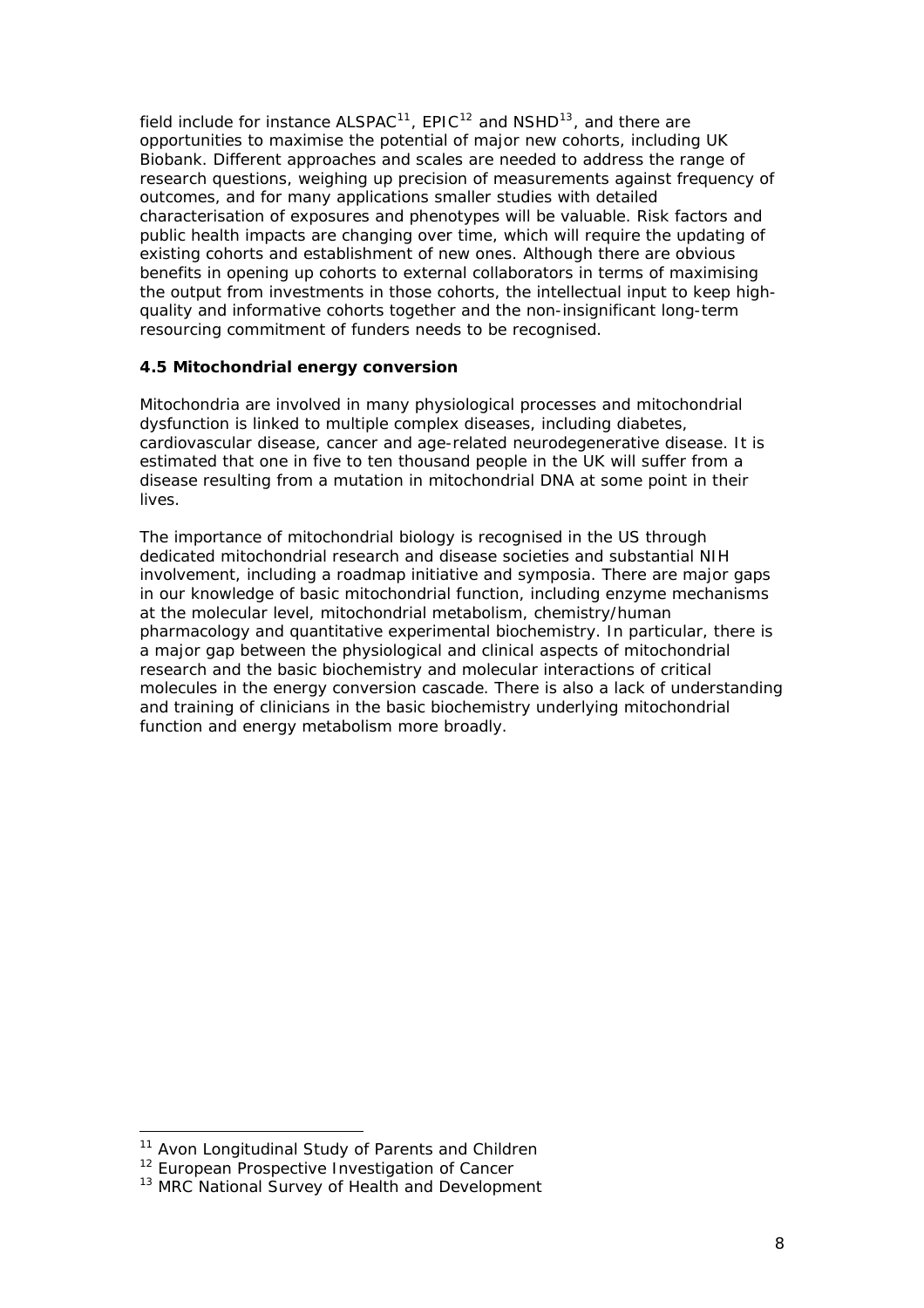## **5. CONCLUSIONS FROM THE REVIEW GROUP**

#### **5.1 UK strengths**

The UK has a high-quality research base in many areas relevant to nutrition and energy balance. The investment in Nutrition Departments across UK universities has increased continuously over recent years and there is a **growing strength and multi-disciplinarity in university-based nutrition research**. There is a critical mass of MRC-supported nutrition research in Cambridge, benefiting from the co-location of basic, clinical and population-based research with relevance to obesity and cancer and strong links into neurosciences.

UK scientists are **world leaders in the study of early life nutrition** and its impact on later health outcomes, including the developmental origins of adult disease. Other UK strengths include epidemiology, building on the long-term investment in cohorts, and genetics, molecular biology, biochemistry and micronutrients.

## **5.2 Needs/opportunities**

The absence of a clinical (sub)-speciality in nutrition is a continuing weakness that has so far not been addressed. Although a long-standing problem, there is a real need for recognition of **nutrition as a scientific discipline** in its own right, rather than being merely seen as a tool for other areas, notwithstanding the strong interfaces that also need to be fostered with other disciplines, including epidemiology and public health.

The investment in **high-quality 'classical' nutrition research** has been declining, and there is a need for new developments and innovation in fundamental core disciplines of nutrition research, including the composition and functionality of food at the micro- and macronutrient level, mechanistic studies integrating nutrition and modern biology, and the advancement of novel technologies and tools, such as instruments to measure nutritional intake and composition much more accurately and precisely.

The institutional infrastructure for nutrition research in the UK has changed towards institutes with narrower remits, diluting visibility and momentum. This has been exacerbated by the reduced investment into animal nutrition research. There is a **need for strong leadership,** and a recognisable centre of research excellence with critical mass in nutrition and energy balance that is competitive on the world stage and which would act as a magnet for first-rate scientists and the training of the next generation of integrative nutrition researchers.

The UK has a shortage of well-trained, innovative nutrition researchers with deep knowledge in nutritional core disciplines and in particular of clinical researchers with nutritional expertise. Although capacity and training in university departments have increased in recent years, this is predominantly focused on applied aspects of nutrition (for example, dietetics). There is a major **need for training and career development** of clinical and basic nutrition researchers especially mid-career, between post-doctoral and first substantive academic post in order to maintain a high-quality research base when the current generation of leading nutrition researchers retire.

Nutrition research should continue to **harness modern biology** and **adopt integrated systems approaches** to studying interactions at multiple levels (molecular to physiological) and linking this knowledge to populations, behavioural and social sciences. The centrality of nutrition in many processes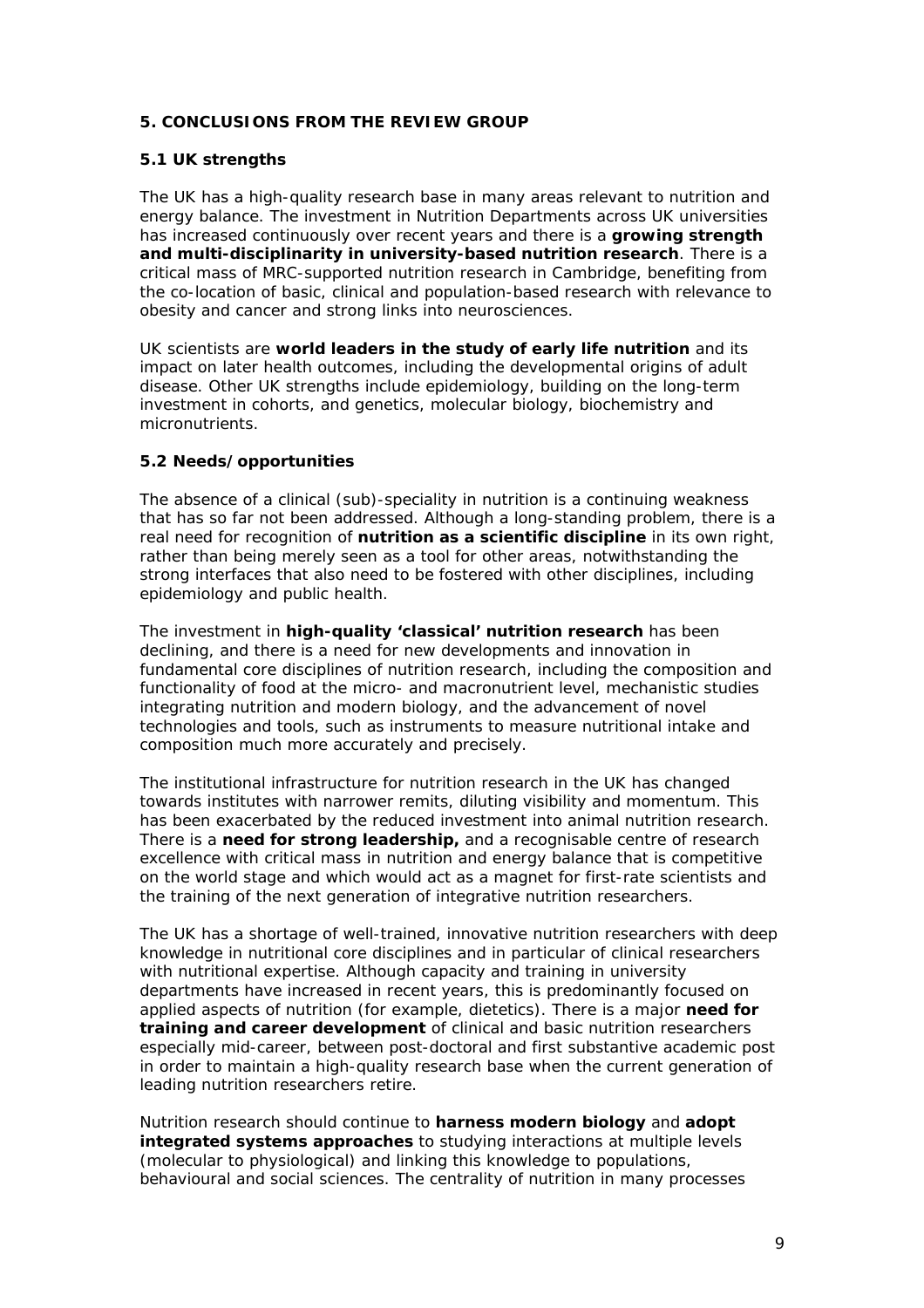means that an integrated approach to training is particularly important. However, this should not be at the expense of in-depth of knowledge in core disciplines. For instance, nutritional epidemiologists and public health scientists require a strong education and training in epidemiology/public health, integrating modules or additional qualifications in nutrition research.

To move the field forward, reliable and sensitive **measures and biomarkers** are needed for dietary exposure, food and stress challenges, energy expenditure and intermediary outcome measures for disease and ageing as well as a detailed characterisation of phenotypes. There are opportunities to build on mechanistic understanding in model systems, and novel technologies ('omics', imaging) to develop functional biomarkers for improving assessment and phenotyping. Better analytical nutrition biomarkers are needed for high throughput screening in population-based studies.

There is an opportunity to improve the health of the nation through sustained behavioural change integrating nutritional and lifestyle approaches. Building on the UK strength in cohorts and the integration of epidemiology and mechanisms to understand disease aetiology, it will be important to develop complex behavioural interventions and evaluate natural experiments to inform public health strategies for **prevention of disease**.

An important dimension is how the **social environment, family structure and inequalities** influence food choices and physical activity and how interventions can be implemented that lead to sustained behavioural change.

The NIHR/Department of Health-led cross-government obesity R&D strategy "**Healthier Weight, Healthier Lives**", produced in response to the Foresight Obesities report, covers an important part of nutrition research. Despite the substantial overlaps between obesity and nutrition research, however, there are many aspects of nutrition research not directly related to obesity. There is therefore a need and opportunity for the development of a **coordinated national strategy** for research in nutrition and energy balance, involving major UK funders including the BBSRC, the Department of Health/NIHR, the Food Standards Agency, ESRC, the Wellcome Trust and industry. The MRC should build on the outcomes of this strategic review and engage with other funders with the view of coordinating activities and establishing partnerships.

Although models for engagement between academia and the pharmaceutical and biotechnology industries are well understood, there is considerable potential for working towards **better relationships with the food industry**, including food manufacturers, suppliers and retailers. The outreach of the food industry is enormous with a real opportunity to influence public health agendas, and models for engagement with this sector should be developed and explored.

Research into nutrition and energy balance is an important aspect of the MRC's portfolio, given its **centrality in addressing major public health challenges of the 21st century, including obesity and the health of an ageing nation.** There is an opportunity for the MRC to work together with other partners to address the insights gained from the Foresight report<sup>[14](#page-10-0)</sup>; and the potential for nutrition and energy balance research to play a role in the current cross-council Initiative for Lifelong Health and Wellbeing.

The critical mass of outstanding expertise across a range of disciplines relevant to nutrition and energy balance in Cambridge provides a real opportunity for the

1

<span id="page-10-0"></span><sup>&</sup>lt;sup>14</sup> Foresight, Tackling Obesities: Future Choices – Project Report (2007)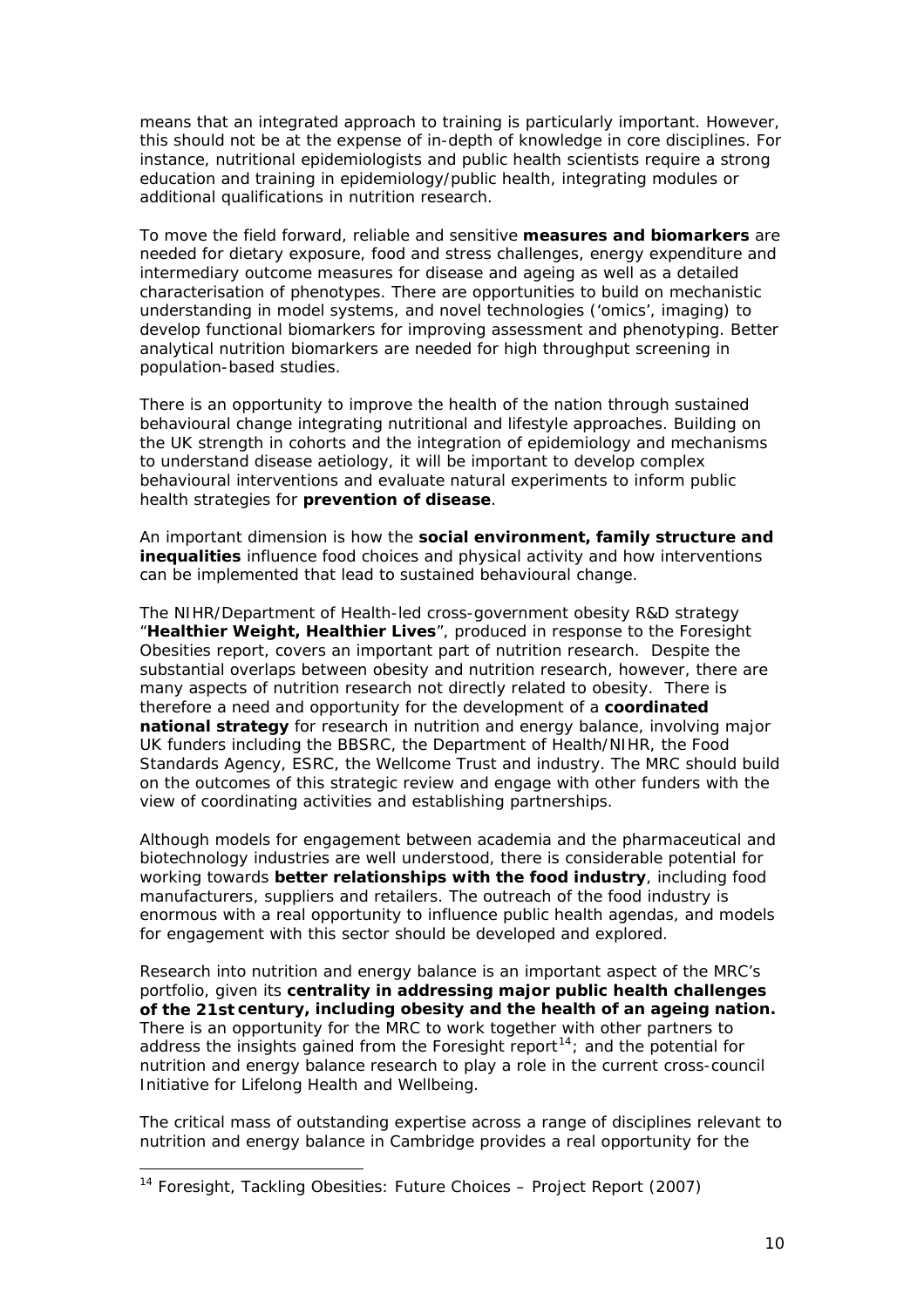creation of an **identifiable centre of excellence for integrative nutrition research**. Although envisaged as being flexible in nature, the centre should have visibility as a focus of research excellence to the outside world and provide leadership for the field. It should have an externally communicated, scientific strategy, and might provide funding for cross-unit/centre activities, training or appointments, in particular strengthening the interface between nutrition and other disciplines. It could also form the hub of a wider UK network of excellence. Such a network could be modelled on the MRC Population Health Science Research Network (PHSRN) and reach out to other MRC investments, including the Epidemiology Resource Centre, the Social and Public Health Unit and the International Nutrition Group, as well as non-MRC centres of excellence in nutrition research across the UK. The centre and network should report to PSMB.

MRC research in has broadened from mitochondrial energy conversion into wider aspects of mitochondrial biology and has achieved international recognition across the spectrum of its interests. Multiple new avenues for research and translation have been opened, some of which are not directly related to the nutrition field. Examples include the recently increased recognition of the role of mitochondria in numerous complex diseases and the ageing process. Also, reactive oxygen species and apoptosis have emerged as important themes in inflammation and tissue injury. There are opportunities for the application and exploitation of work within and outwith the nutrition field. The number of dedicated institutes worldwide with expertise in biochemistry and basic mechanisms of energy balance has declined, and there is an opportunity for the MRC to take leadership in the increasingly important and cross-cutting area of mitochondrial biology and the potential for translation in terms of multiple complex diseases.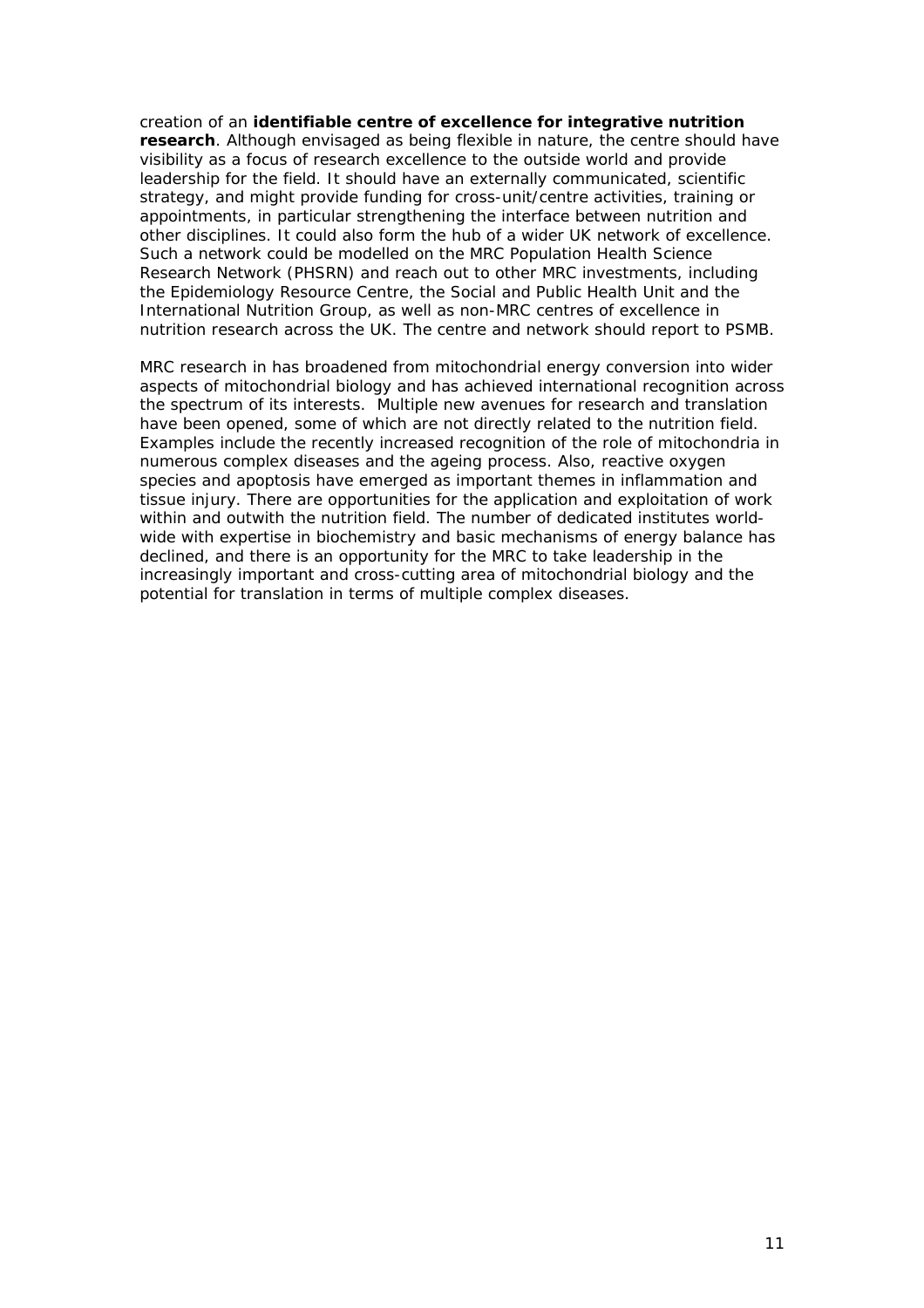# **6. REVIEW GROUP RECOMMENDATIONS**

The MRC should:

- 1. Work, in partnership with other UK funders, to develop a **coordinated national strategy for nutrition research**, feeding into the NIHR-led cross-government R&D strategy in response to the Foresight report; this should include the development of **better models of engagement between academia and the food industry.**
- 2. Promote **research underpinning the development of public health** strategies that foster nutrition and behaviour for optimal health throughout the life-course and the prevention of obesity.
- 3. contribute to **addressing the national skill shortage of basic and clinical nutrition researchers**, for instance through the provision of dedicated clinical and non-clinical fellowships in nutrition research or sponsoring a national training programme for integrative nutrition research, which could be modelled on the Integrative Toxicology Training Partnership (ITTP; [www.le.ac.uk/mrctox/MRCTox/ittp.htm](http://www.le.ac.uk/mrctox/MRCTox/ittp.htm)).
- 4. Grasp the opportunity to establish an **identifiable centre of excellence for integrative nutrition research** that provides leadership for the field and forms the hub of a wider UK network linking in other MRC and non-MRC centres of excellence in nutrition research.
- 5. In the light of the growing evidence of the importance of mitochondria in multiple complex diseases and the ageing process, to consider continued support for a **dedicated MRC investment in mitochondrial biology**, exploiting translational links in nutrition and other areas.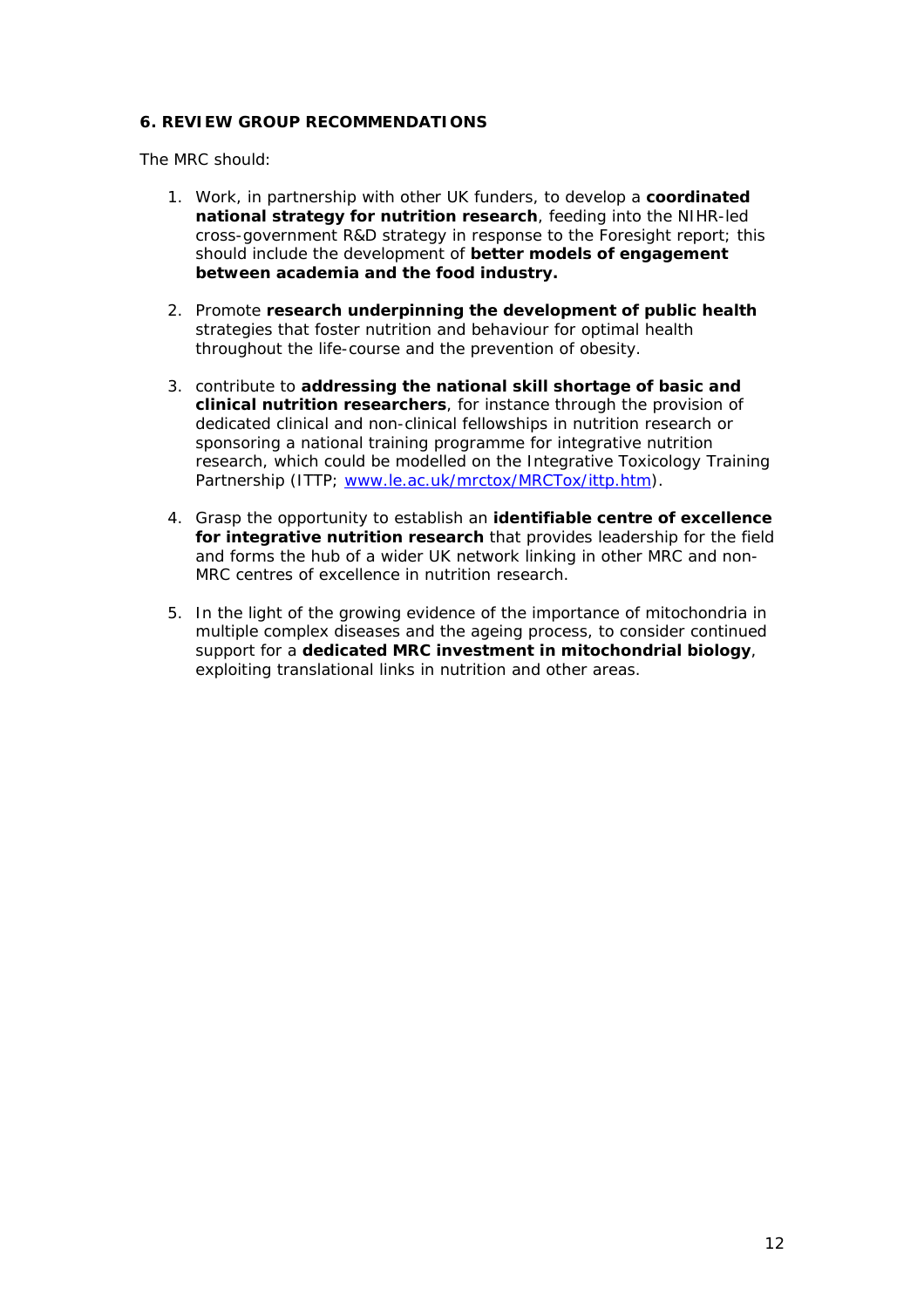# **Annex 1**

# **Strategic Review of Nutrition: membership and terms of reference**

#### **Strategic review panel membership**

Professor Stephen Holgate (Southampton) \* # – chair Professor John Mathers (Newcastle/PSMB) \* # – nutrition Professor Michael Shipston (Edinburgh/PSMB) \*# – signalling Professor Paul Trayhurn (Liverpool/PSMB)\*# - nutrition Professor Pierluigi Nicotera (MRC Toxicology Unit)\* - intramural representative Dr Jose Ordovas (Tufts) \*# International expert - nutrition Professor Frans van der Ouderaa (Unilever) **\***#- industry Professor Valerie Beral (Oxford)# – epidemiology/public health Dr George Sarna\*# - MRC Executive Board Professor David Barford (Chester Beatty/MCMB) \*\*#– signal transduction/structural biology Professor Leslie Dutton, FRS (Pennsylvania) \*\*- international expert - energy conversion

- **\*** Core members represented on both reviews
- \*\* Members of the Dunn review panel; observers of the field review, if available
- # Attendees of preliminary meeting

## **Terms of reference**

#### **Field review**

- To review the MRC's portfolio in nutrition and energy balance in the light of other UK activities and the needs and opportunities for research and training; and to recommend a medium to long-term (5 to 10 years) strategy for nutrition research to PSMB;
- To advise on the most appropriate structure for future investments (for example, the balance between centres of excellence and other support) to deliver this strategy;
- To consider how the MRC's investments might be best coordinated.

In reaching any recommendations, to consider:

- Existing investment UK-wide (MRC and non-MRC);
- Existing strengths and weaknesses of research in nutrition in the UK and internationally;
- Needs and strategies of other stakeholders, such as Health Departments, government agencies and industry;
- The MRC's position/niche in the funding landscape;
- Is there a need to bolster the area in the UK, and, if so, what aspects, and how to support these?

#### **Review of basic nutrition research/mitochondrial energy conversion**

• To advise PSMB on the current role of the Dunn Human Nutrition Unit in supporting nutrition research and on the future needs and opportunities for research in mitochondrial energy conversion.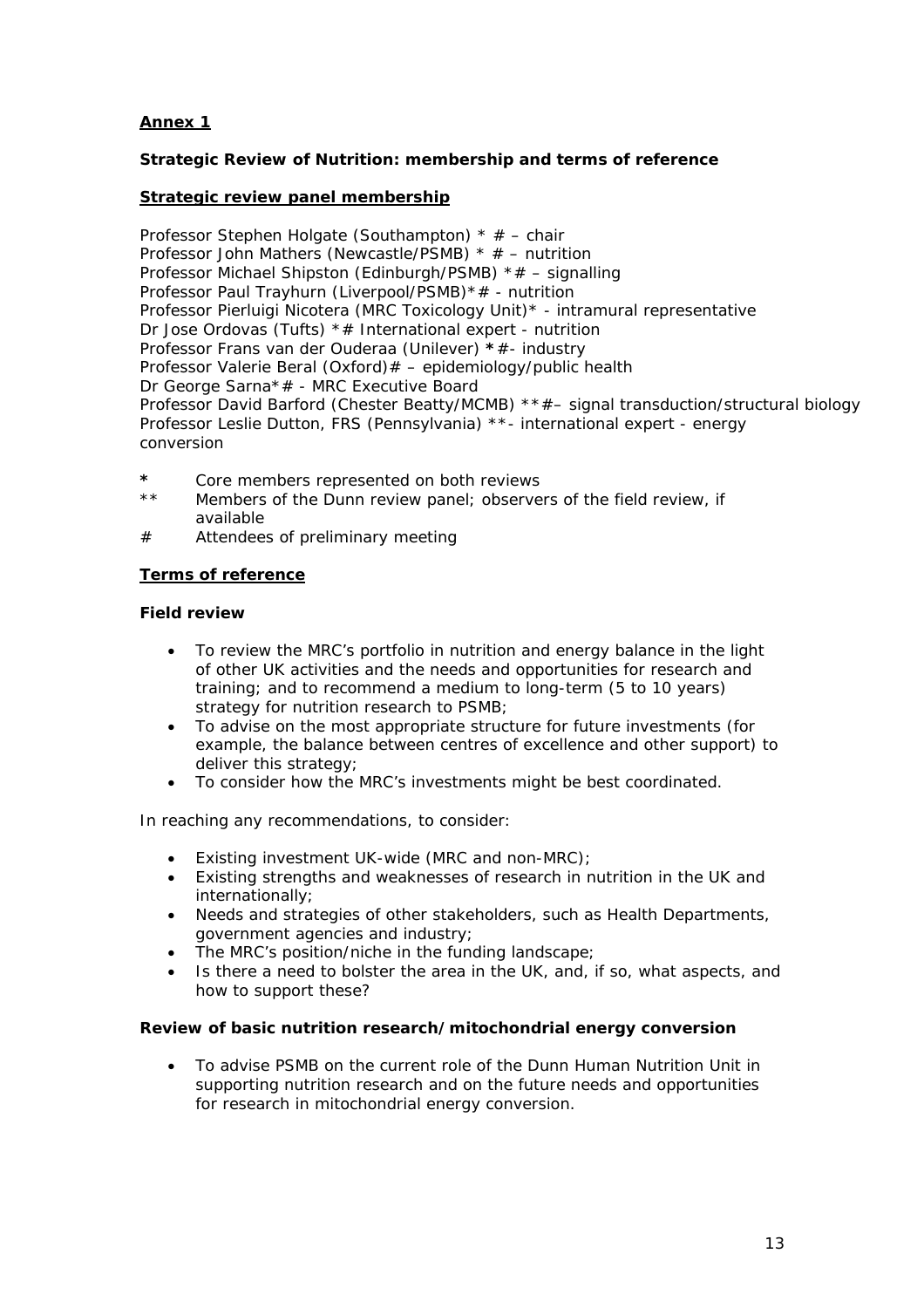In reaching any recommendations, to consider:

- the niche of the Dunn Human Nutrition Unit in terms of scientific expertise, infrastructure and training and how this might evolve in the future;
- the fit of the unit in the broader MRC portfolio and in relation to the needs and activities of other stakeholders, such as the Health Departments, government agencies and industry.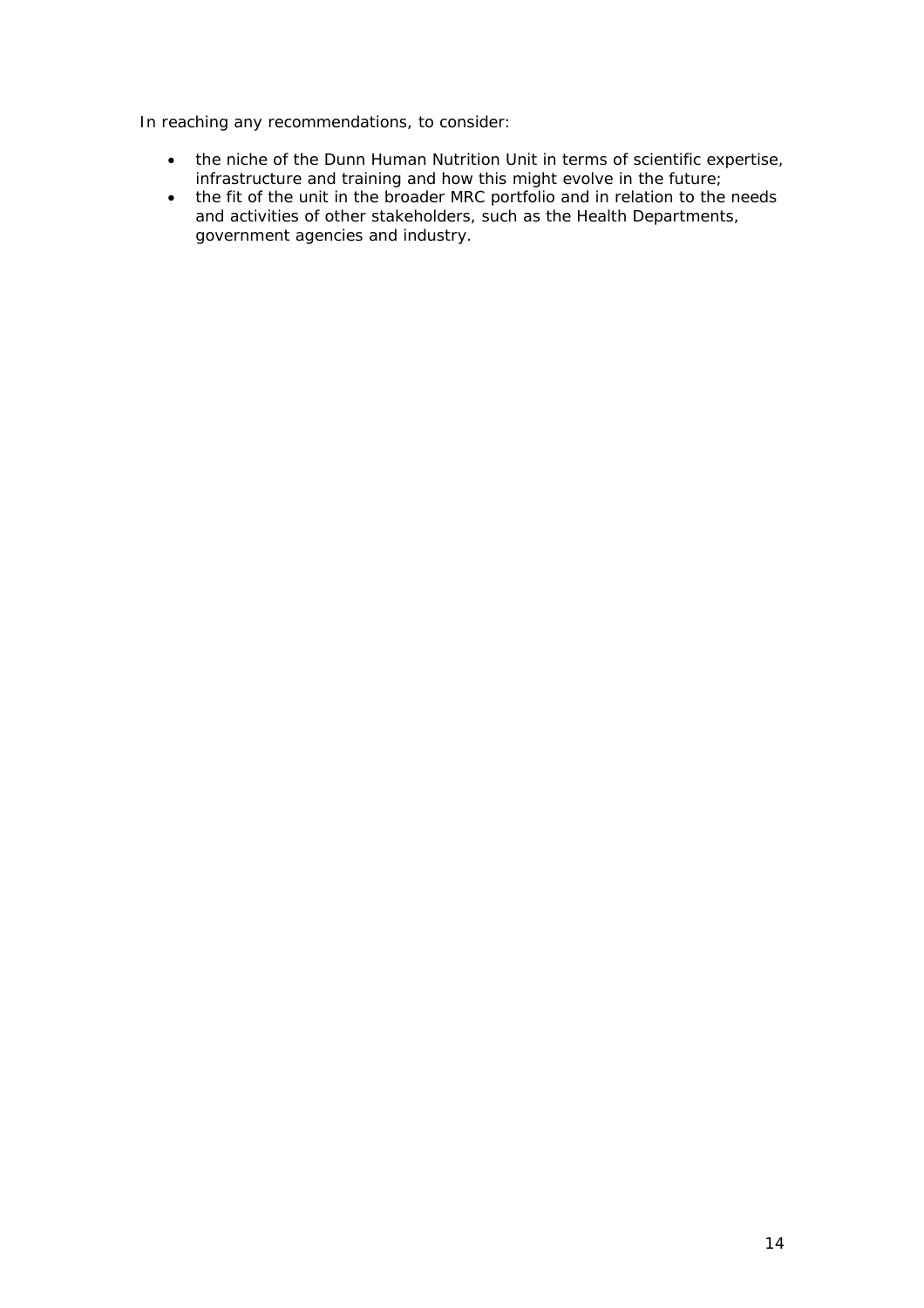#### **Annex 2**

#### **Strategic Review of Nutrition and Energy Balance: Organisations that have provided comments**

#### **UK academia**

Kings College London

University of Southampton

University of Reading

University of Nottingham

Newcastle University

University of Ulster

University of Sheffield

University of Surrey

University of Glasgow

University of Cambridge

Assoc of Prof's of Human Nutrition

The Nutrition Society

British Nutrition Foundation

**Industry**  Food & Drink Federation

#### **Funders and policy makers** Dept of Health/NIHR

Food Standards Agency

BBSRC

**FSRC** 

Wellcome Trust

Cabinet Office Strategy Unit

CRUK

MRC Technology (MRCT)

# **MRC units and MRC investments**

MRC Dunn Human Nutrition Unit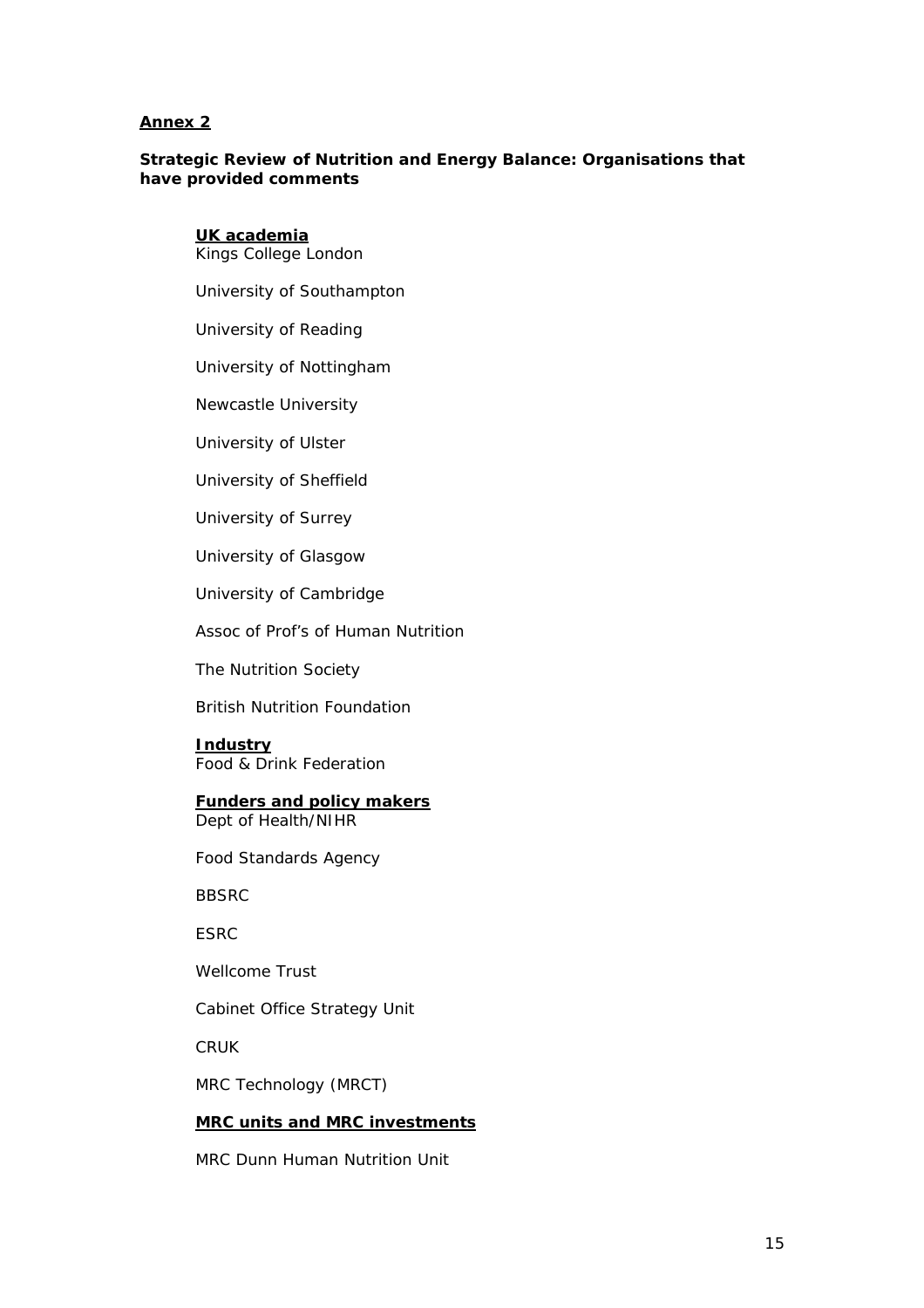- MRC Collaborative Centre for Human Nutrition Research
- MRC Epidemiology Unit
- MRC Epidemiology Resource Centre
- MRC Centre for Nutritional Epidemiology
- MRC Centre for Obesity & Related Metabolic Disease
- MRC International Nutrition Group
- MRC Social & Public Health Unit
- MRC Laboratory of Molecular Biology
- MRC Centre for Epidemiology for Child Health (Professor TJ Cole)
- MRC Childhood Nutrition Research Centre (Professor A Lucas)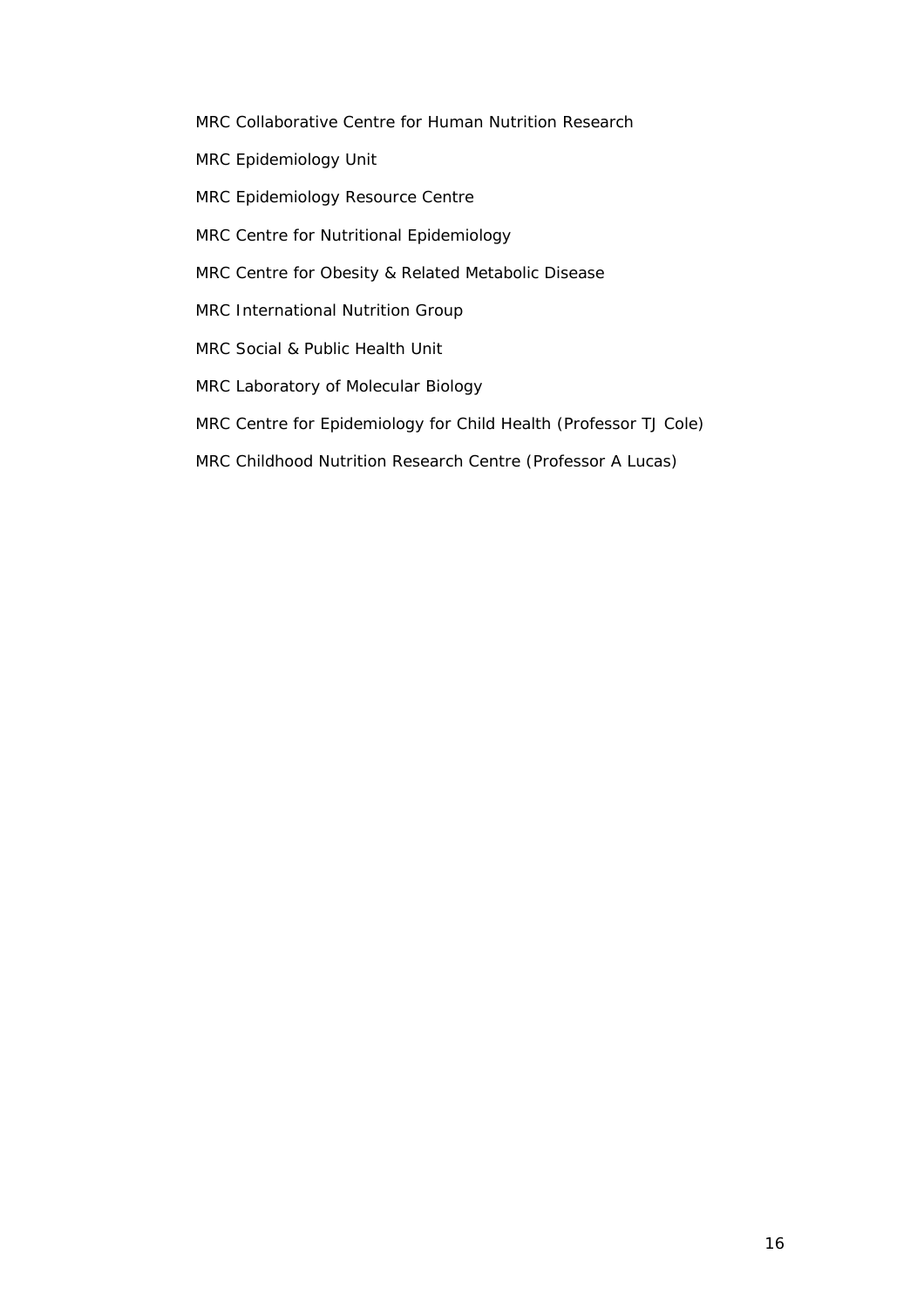# **Annex 3**

# **Analysis of national research portfolio in nutrition and energy balance**

# **1 Overview**

This Annex provides a brief analysis of national (UK) investment relevant to nutrition and energy balance, based on 2006/07 spend figures**[15](#page-17-0)**.

UK investment in nutrition and energy balance research exceeds **£70m[16](#page-17-1)**, a figure which excludes contribution from the Department of Health (DH) and the National Institute for Health Research (NIHR).

DH and NIHR have been unable to provide quantitative data relating to spend on nutrition and energy balance, and have thus been excluded from quantitative analysis. A list of funded work, however, can be found in **Section 5.1**.

The assumptions made in this process are listed under the relevant funding body in **Section 3**.

# **2 Spend by research area**

The national research portfolio in nutrition and energy balance has been categorised according the following scheme, chosen to allow comparison of MRC activities with those of other funding bodies:

#### 1 - Early origins of disease

Includes research investigating how nutrition, nutritional status, foetal growth, birth weight, and factors contributing to growth and weight gain in early life affect disease or health status (including obesity) in later life.

#### 2 – Obesity-related

Includes research investigating genetic or molecular factors affecting obesity, appetite control, or energy balance; the effect of diet, exercise, life-style or environmental factors on obesity, strategies for prevention or treatment of obesity; and how obesity affects other disease.

#### 3 - Other nutrition

1

Includes research investigating how diet, food components, or nutrients affect disease or health status; treatment or prevention strategies based on diet or nutrients; and research into eating disorders.

#### 4 - Gastrointestinal disease

Includes research investigating normal gut function; and the molecular basis, detection and diagnosis, and treatment strategies for gastro-intestinal disease. 5 - Mitochondrial energy metabolism

Includes research on components of the mitochondrial respiratory chain, mitochondrial physiology and oxidative stress; and ATP metabolism.

An overview of total UK spend by research area is shown in **Figure 1**. Research relevant to obesity is the major focus of activity in nutrition and energy balance. 'Other nutrition' includes research on diet and ageing, a priority of BBSRC (£1.7m, >10 per cent of total BBSRC investment) and of increasing relevance in the Western world. Early origins of disease is also well-represented, reflecting the current trend towards early intervention. Gastro-intestinal research, including

 $15$  Estimated from available data from other periods as necessary.

<span id="page-17-1"></span><span id="page-17-0"></span><sup>&</sup>lt;sup>16</sup> Based on available data from awarding bodies, excluding DH/NIHR investment, for which spend figures were not available.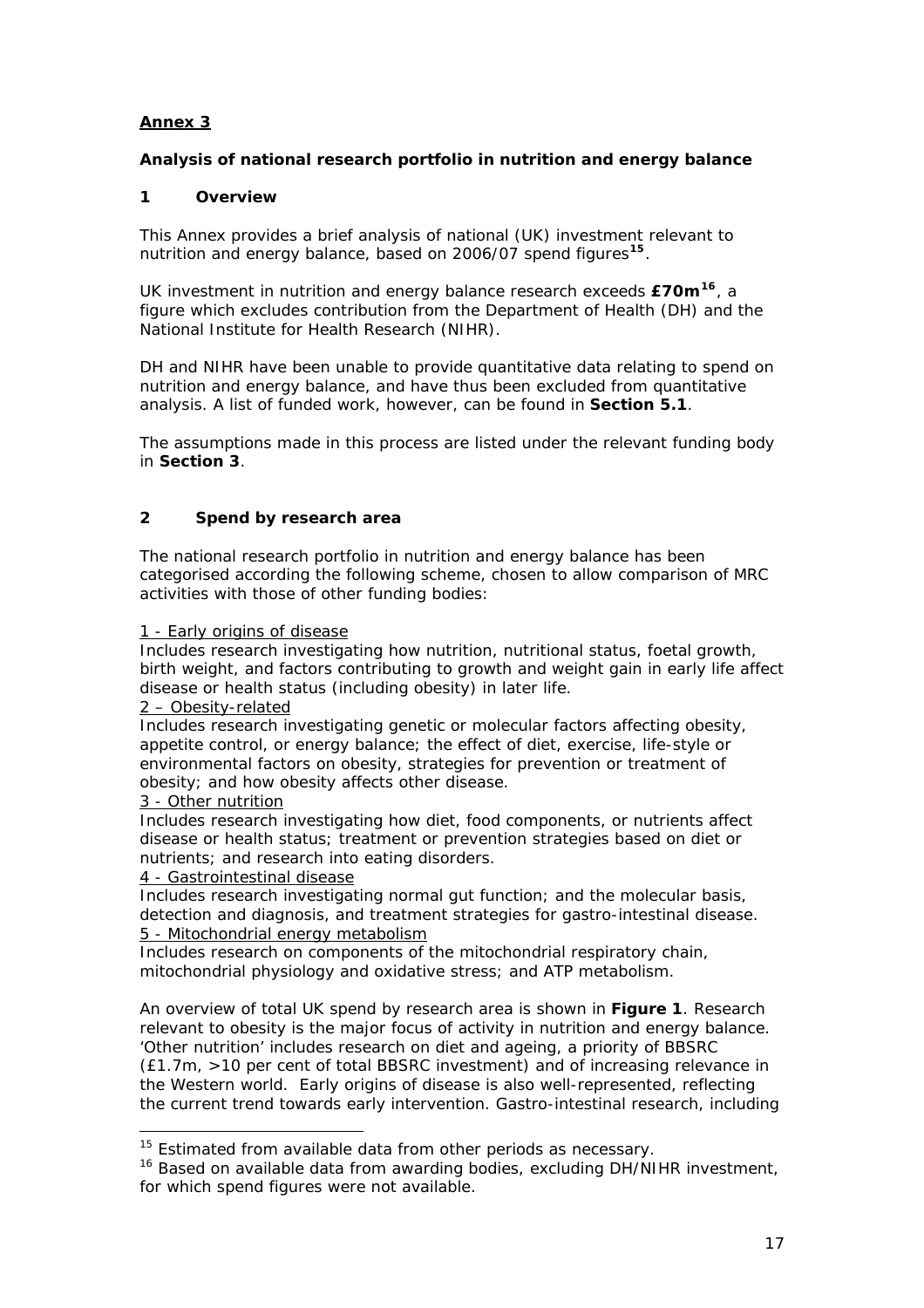work on gastro-intestinal microbiology, and mitochondrial energy balance are active research areas.



#### **Figure 1 – Total UK Research Spend on Nutrition and Energy Balance (2006/7)**

**Figure 2** shows the breakdown in spending across research areas by funding body. From this analysis, it is clear that the MRC supports the large majority of research into early origins of disease and mitochondrial energy metabolism, with a major contribution to obesity and gastro-intestinal research. Research on 'other nutrition' and obesity are both well-supported by other funding bodies in addition to MRC investment.



**Figure 2 – UK Research Spend on Nutrition and Energy Balance by Research Area and Funding Body (2006/07)**

18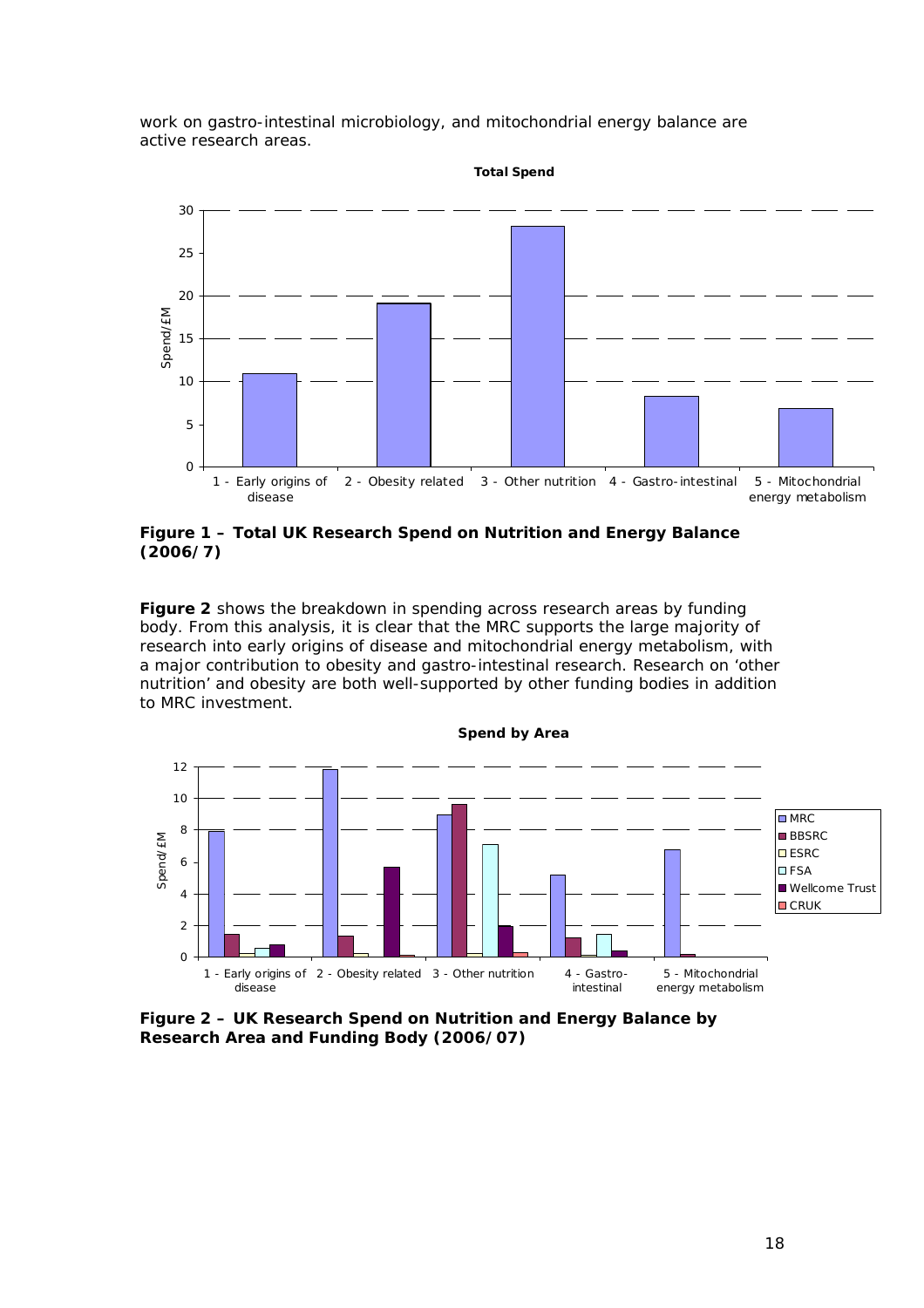# **3 Spend by funding body**

From **Figure 3**, below, the extent of the MRC's contribution to research into nutrition and energy balance is clear. The MRC is estimated to fund around 50 per cent of research in this area. A detailed description of the MRC's investments can be found in **Annex 4**.



# **Total spend by Funding Body**

#### **Figure 3 – UK Research Spend on Nutrition and Energy Balance by Funding Body (2006/7)**

**Figure 4** shows a breakdown of spend by funding bodies by research area. 'Other nutrition' features strongly in the portfolios of BBSRC and the FSA, and the Wellcome Trust make a substantial contribution to research relevant to obesity. As can also be seen in **Figure 2**, research into mitochondrial energy metabolism is funded almost entirely by the MRC.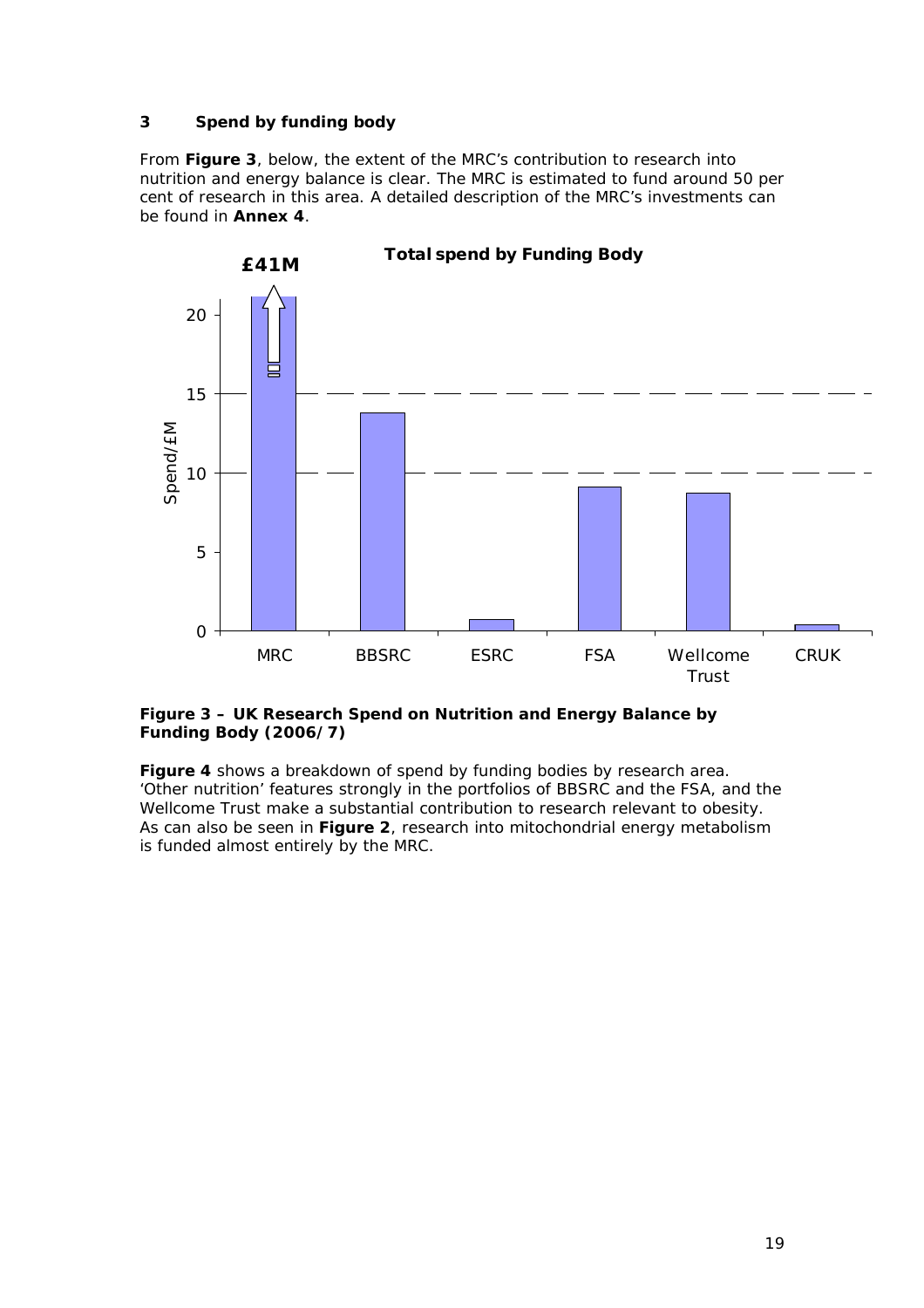**Spend by Funding Body**



**Figure 4 - UK Research Spend on Nutrition and Energy Balance by Funding Body and Research Area (2006/07)** 

# **4 Limitations of analysis**

Assumptions made when calculating contribution of each research body are detailed below:

**MRC:** See separate annex detailing MRC spend.

**BBSRC:** Data provided by BBSRC – assumes classification parameters used match those of the MRC.

**ESRC:** Figures include response mode grants only, estimated from data for 2008/09. ERSC also has many centres and institutes which include nutrition research within their remit (**Section 5.2**).

**FSA:** Allergy research categorised as gastro-intestinal. Other funding categorised based on title of research programme.

**Wellcome Trust:** Research categorised from abstracts. Spend for 2006/07 estimated by dividing value by duration.

**CRUK:** Values estimated from data provided in period '3.2'. Categorised from research programme title.

**Department of Health/National Institute for Health Research:** Values not included in analysis.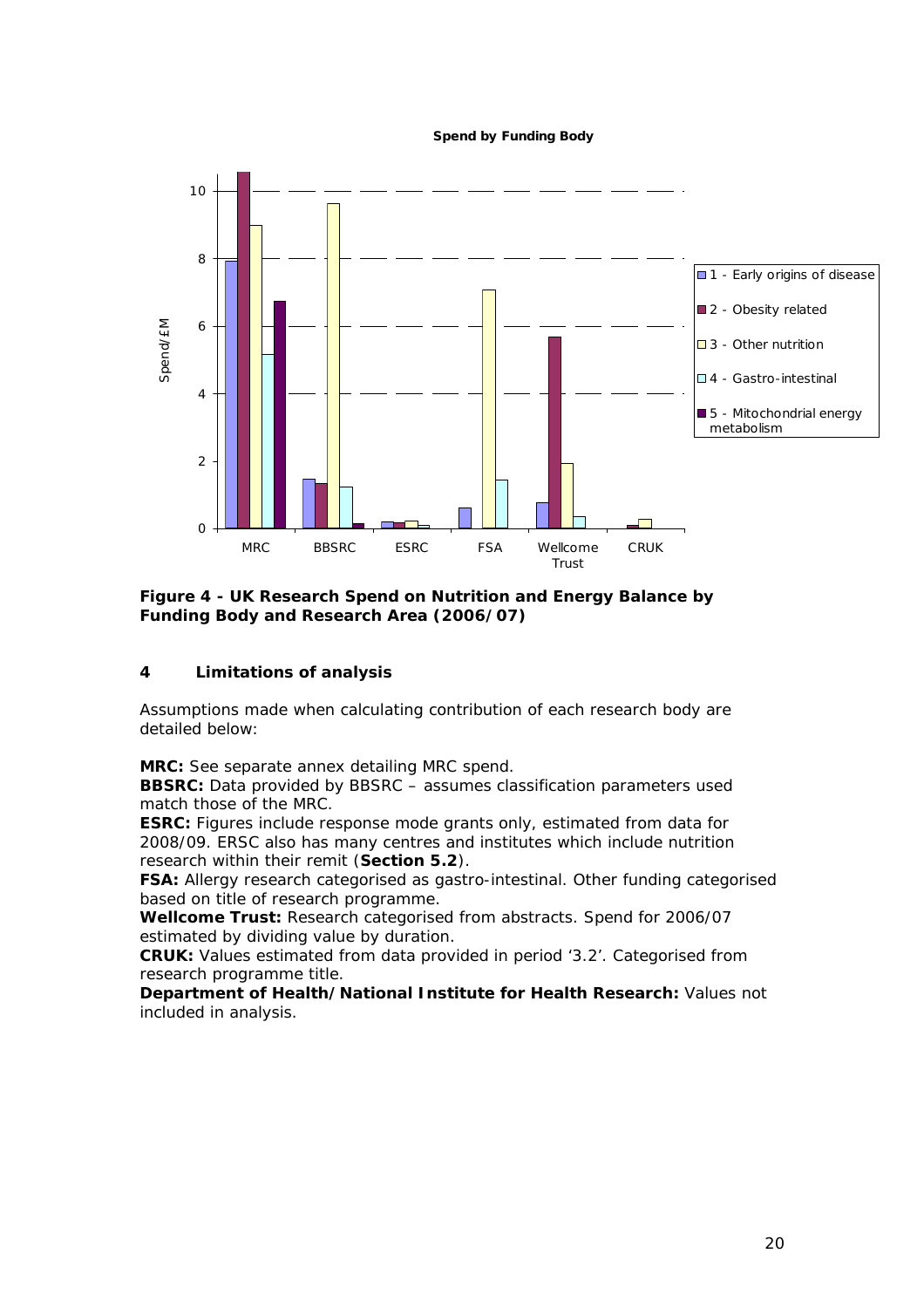## **5 Qualitative summaries for DH/NIHR and ESRC (non-response mode)**

## **5.1 Department of Health/National Institute for Health Research Projects Relevant to Nutrition and Energy Balance**

Below is a current title list of projects supported by DH and NIHR, showing the main areas of commissioning. This is not a comprehensive list, and does not include completed projects.

- Supporting the self management of obesity: the role of information and communication technologies
- Evaluation of healthy start scoping study
- Do young people engage with food branding?
- Buywell: Evaluation of a targeted marketing intervention to influence food purchasing behaviour by low income consumers
- Optimisation of the National School Fruit and Vegetable Scheme
- Web-based weight loss interventions for African-Caribbean women
- Breastfeeding promotion in special care and neonatal intensive care units; an evidence synthesis
- Feasibility study to develop and test the potential effectiveness of a peer-led intervention to increase physical activity and healthy eating in adolescence
- Preventing disease through opportunistic, rapid engagement by primary care teams using behaviour change counselling
- Preventing obesity in the UK, with a focus on South Asian children
- Descriptive map of large-scale and locally-based schemes to promote healthy weight amongst obese and overweight children in England
- Exploring the ability of lay workers to support health-related behaviour change in deprived communities
- Healthforce development and feasibility of a peer-led, bodyweight and lifestyle management programme
- EMPOWER Empowering mothers to prevent obesity at weaning. RCPCH pilot and feasibility study
- The changing social patterning of obesity: an analysis to inform practice and policy development
- A systematic review of the routine monitoring of growth in children of primary school age to identify growth related conditions
- Early origins of obesity: early strategies for intervention
- Social ecological mapping of physical activity behaviours and health outcomes in deprived inner-city communities
- Profiles of physical activity in older adults
- Environmental and social influences on physical activity
- Early emergence of ethnic differences in chronic disease risk: the contribution of diet and exercise
- Environmental determinants of physical activity and obesity in adolescents
- An economic evaluation of obesity prevention for UK adults

## **5.2 ESRC centres and contributions relevant to nutrition and energy balance**

- Centre for the Microeconomic Analysis of Public Policy (CPP)
- Egenis ESRC Centre for Genomics in Society
- Cesagen ESRC Centre for Economic and Social Aspects of Genomics
- The Genomics Forum
- The ESRC Centre for the Analysis of Risk and Regulation
- Social Contexts of Pathways into Crime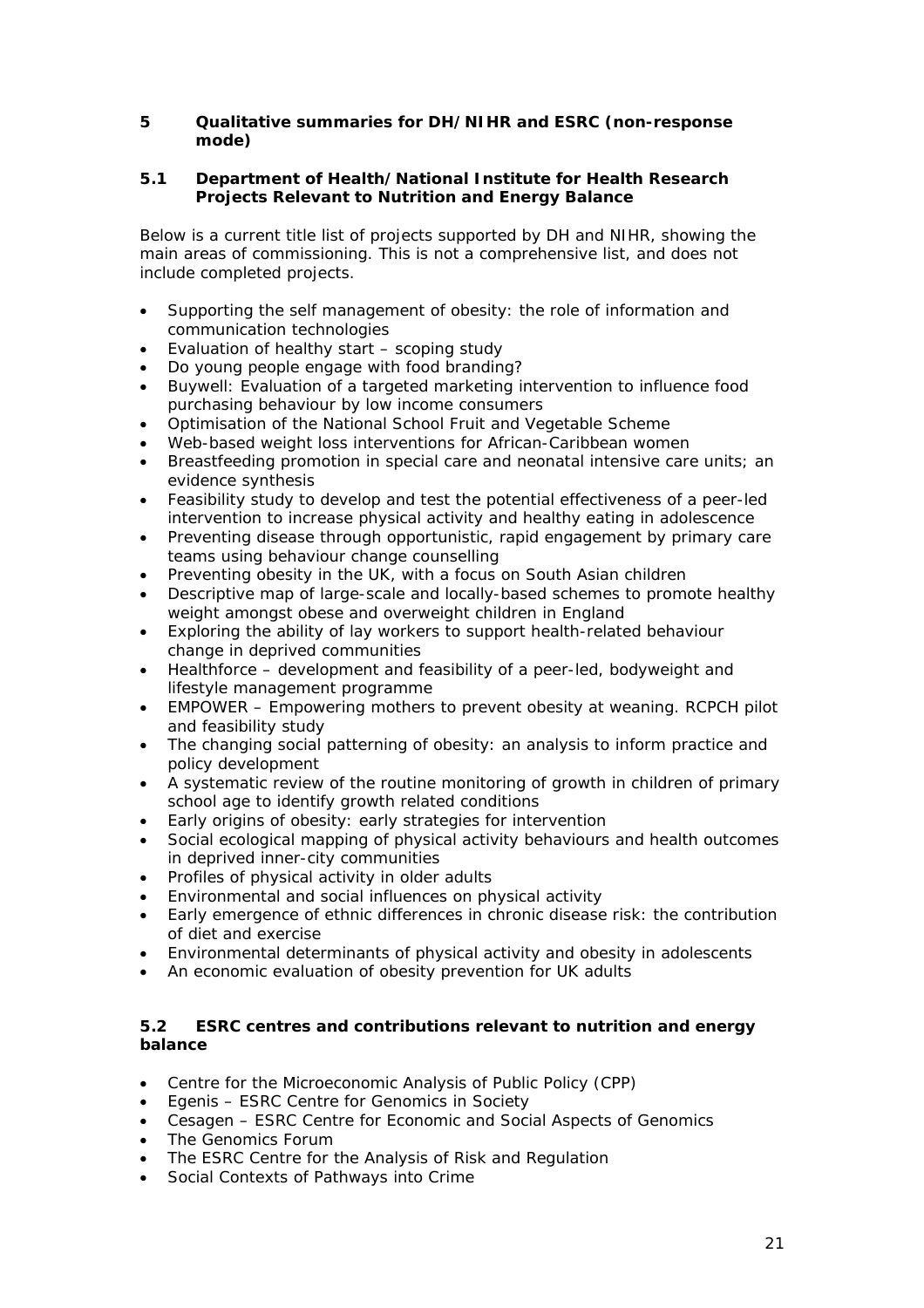- CLS The Centre for Longitudinal Studies
- ULSC The UK Longitudinal Studies Centre
- MISOC The ESRC Centre on Micro-Social Change
- Understanding Population Trends And Processes: A 2° Data Analysis Initiative
- National Prevention Research Initiative (NPRI) (ESRC has contributed £1.25m to the NPRI initiative for Phases 1 and 2)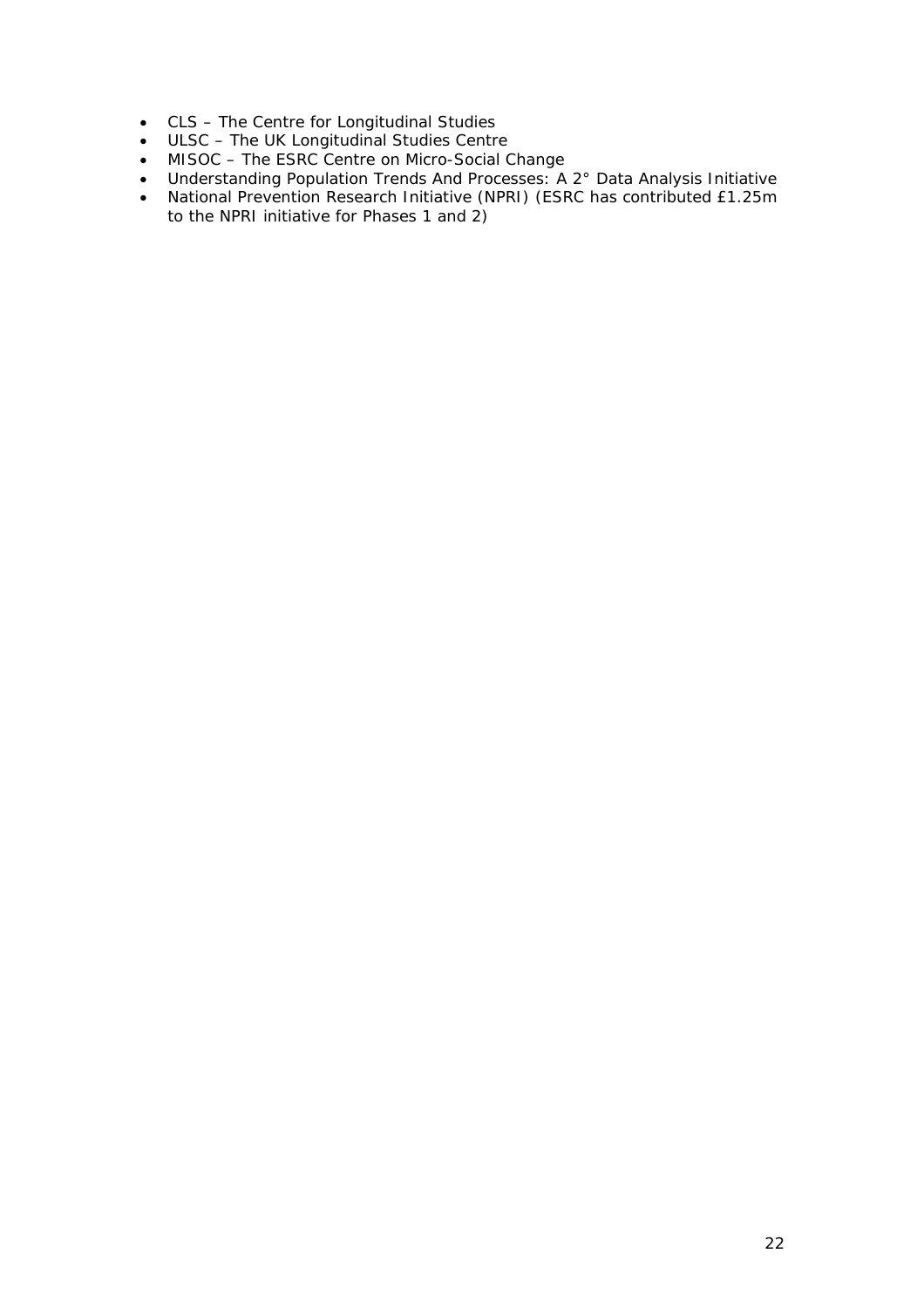# **Annex 4**

#### **Analysis of the MRC's research portfolio in nutrition and energy balance**

This Annex provides a general analysis of MRC's investment relevant to nutrition and energy balance, which totals approximately £40.5m a year. Analysis is based on 06/07 spend figures.

#### **Major MRC investments**

The MRC supports nutrition research through intramural support at MRC units and institutes and through research grants and training awards to Universities. Nearly three-quarters of MRC's nutrition portfolio (~£30.5m) is supported in MRC Units, followed by grants ( $\text{-}E8.5\text{m}$ ) and fellowships ( $\text{-}E1.5\text{m}$ ). Figure 1



#### *MRC units*

The major MRC units conducting research relevant to nutrition and energy balance and their annual spend in these areas is listed below:

- o The **Dunn Human Nutrition Unit** (Professor Sir John Walker, Cambridge; £6.6m a year, including Diet and Health programme £450k a year) – investigates fundamental mechanisms underlying nutrition, and the influence of nutrients on health and longevity <http://www.mrc-dunn.cam.ac.uk/>
- o **Human Nutrition Research** (Professor Ann Prentice, Cambridge; £5.7m a year) - carries out scientific research into relationships between nutrition and health, of national and international priority, through partnerships with other academic groups, governments, industry and others <http://www.mrc-hnr.cam.ac.uk/>
- o The **MRC Epidemiology Unit** (Director: Professor Nick Wareham, Cambridge; £5.6m a year) - investigates the causes and prevention of diabetes and obesity<http://www.mrc-epid.cam.ac.uk/>
- o The **MRC Epidemiology Resource Centre** (Professor Cyrus Cooper, Southampton; £1.5m a year) - provides an international centre of excellence in epidemiological research, which maintains and develops the long-term cohort studies assembled in Southampton as national resources to explore the developmental origins of adult disease<http://www.mrc.soton.ac.uk/>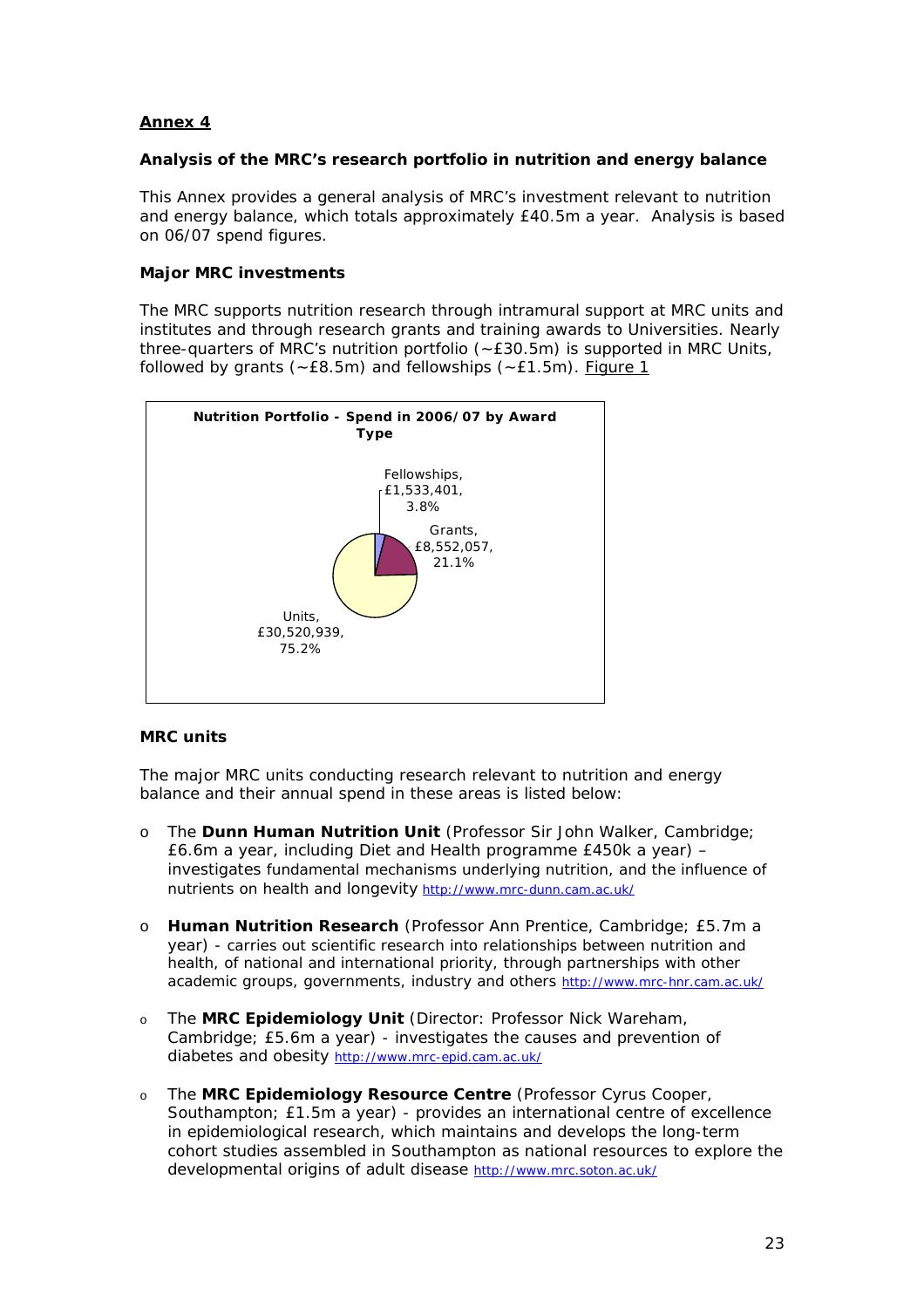o The **MRC Social and Public Health Unit** (Professor Sally Macintyre, Glasgow; £2m a year) - promotes human health via the study of social and environmental influences on health [www.sphsu.](http://www.sphsu.mrc.ac.uk/)**mrc**.ac.uk/

In addition, the MRC funds a directly-supported group:

o The **MRC International Nutrition Group** (Professor Andrew Prentice, LSTMH; £1.8m a year) - undertakes research focused on understanding the role of nutrient-gene interactions in the occurrence and severity of infectious disease. <http://www.lshtm.ac.uk/nphiru/research/nutrition.html>

#### *Grants*

The MRC's Council has recently established two MRC/university centres relevant to nutrition and energy balance:

- o The **MRC Centre for Obesity and Related Metabolic Disease** (Professor Steve O'Rahilly, Cambridge; £1.9m/five years) – investigates the fundamental causes of obesity and how it is related to insulin resistance, diabetes and cardiovascular disease <http://www.mrl.ims.cam.ac.uk/>
- o The **MRC Centre for Nutritional Epidemiology in Cancer Prevention and Survival** (Professor Sheila Bingham, Cambridge; £2.5m/five years) – researches the epidemiology and molecular origins of the dietary causes of cancer<http://www.srl.cam.ac.uk/cnc/>

The MRC also supports two members of External Scientific Staff (ESS) with nutrition programmes:

- o Professor Alan Lucas (Childhood Nutrition Research Centre; University College London) Nutritional interventions in childhood and cardiovascular disease risk (PA:Dr Atul Singhal; £1.3m/5yrs); Early growth and later bone health (PA:Dr Mary Fewtrell; 300k/three years)
- o Professor Tim Cole (University College London) Mathematical methods in the assessment of human growth (£350k/three years)

Examples of other major awards include support for EPIC- Diet, lifestyle and biological determinants of health and chronic diseases (Professor K-T Khaw, Cambridge £2.2m), the Million Women Study (Professor V Beral, Oxford £4.2m), programmes on the genetics and molecular mechanisms of obesity (Professor P Froguel, Imperial College, £1.25m; Professor S O'Rahilly, Cambridge, £1.5m) and clinical trials on parenteral nutrition for critically ill patients (Professor P Andrews, Edinburgh, £1m) and Crohn's disease (Professor J Satsangi, Edinburgh, £1.5m).

#### *Fellows*

The MRC supports a broad portfolio of fellowships; the majority of these are obesity-related.

**Breakdown of portfolio**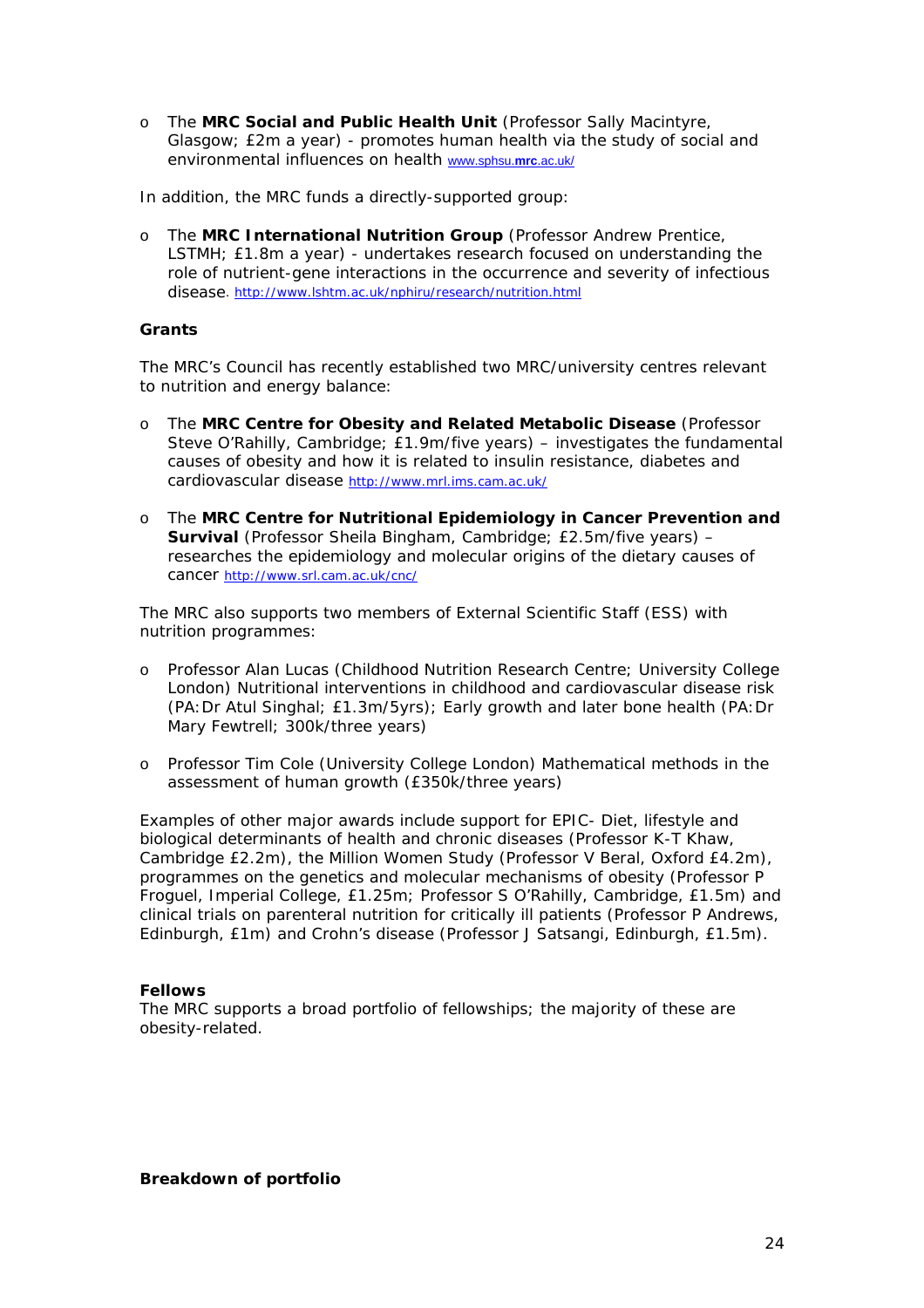#### *Research areas*

The MRC's portfolio can broadly be divided into the following areas:

1. Early origins of disease - £7.9m a year

Includes research investigating how nutrition, nutritional status, fetal growth, birth weight, and factors contributing to growth and weight gain in early life affect disease or health status (including obesity) in later life.

2. Obesity-related - £11.8m a year

Includes research investigating genetic or molecular factors affecting obesity, appetite control, or energy balance; the effect of diet, exercise, life style or environmental factors on obesity, strategies for prevention or treatment of obesity; and how obesity affects other disease.

3. Other nutrition - £9.0m a year

Includes research investigating how diet, food components, or nutrients affect disease or health status; treatment or prevention strategies based on diet or nutrients; and research into eating disorders.

4. Gastrointestinal disease - £5.1m a year

Includes research investigating normal gut function; and the molecular basis, detection and diagnosis, and treatment strategies for gastro-intestinal disease.

5. Mitochondrial energy metabolism - £6.7m a year

Includes research on components of the mitochondrial respiratory chain, mitochondrial physiology and oxidative stress; and ATP metabolism.



*Disease areas (based on UKCRC disease classifications)*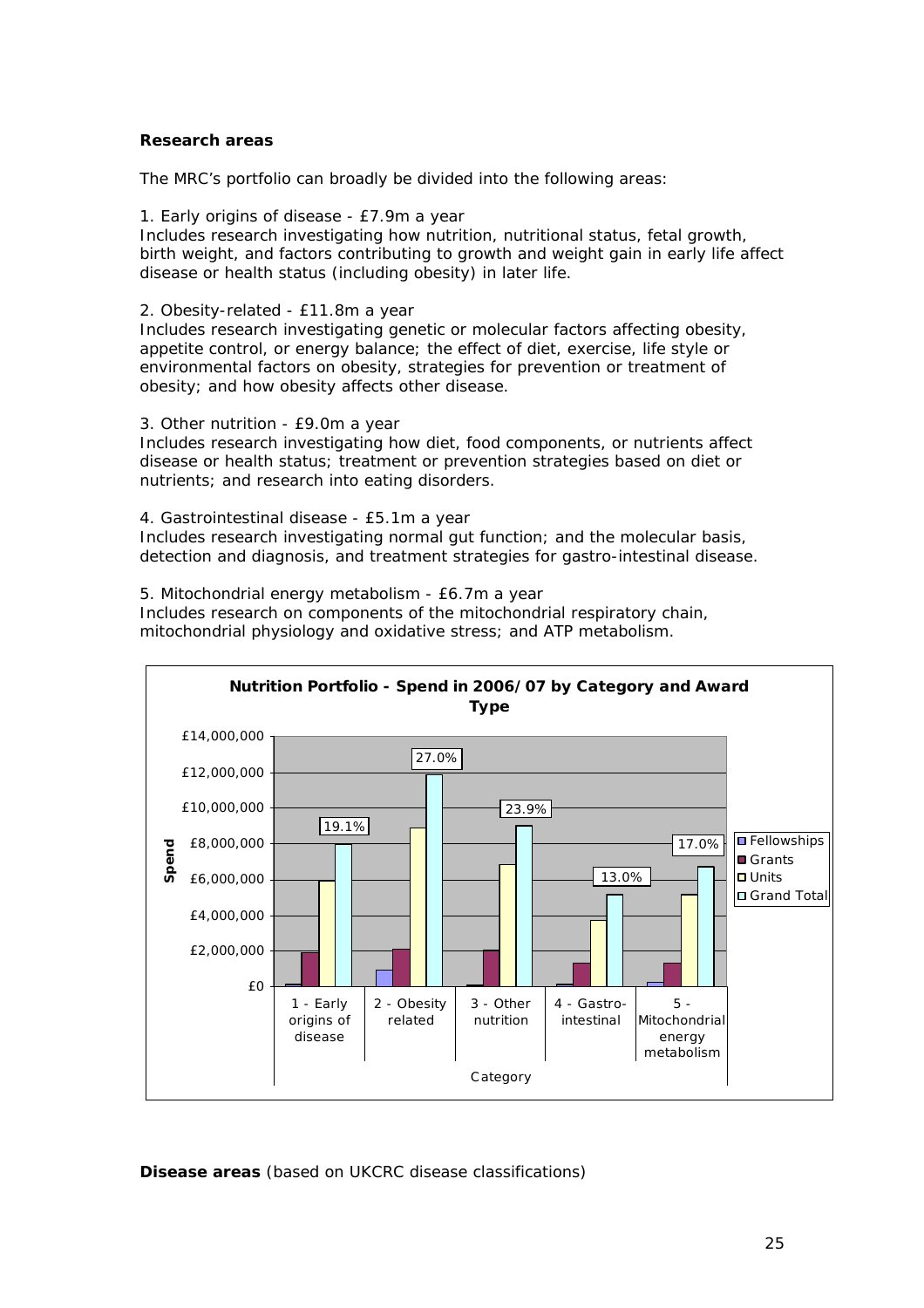The majority of the MRC's portfolio in nutrition and energy balance falls into the categories of metabolic and endocrine disease, oral and gastrointestinal disease or generic health relevance; this is followed by cancer, cardiovascular disease, musculoskeletal and neurological disease.



# *Research activities (based on UKCRC classifications)*

Approximately 40 per cent (£22m a year) of the MRC's research portfolio in nutrition and energy balance involves aetiological research (research on determinants involved in the cause, risk, or development of disease or ill health) followed by 26 per cent (£15m a year) of underpinning research (research underpinning investigations into cause, development, detection, treatment or management of disease). Approximately £6m a year is spent on prevention research, followed by the evaluation of treatments or interventions (£4m a year); and detection, screening or diagnosis; development of treatments or interventions; and health and social care services research at approx. £2-3m a year each.

The annual spend on epidemiology, including nutritional epidemiology and studies relating to fetal growth and obesity, is approximately £14m a year.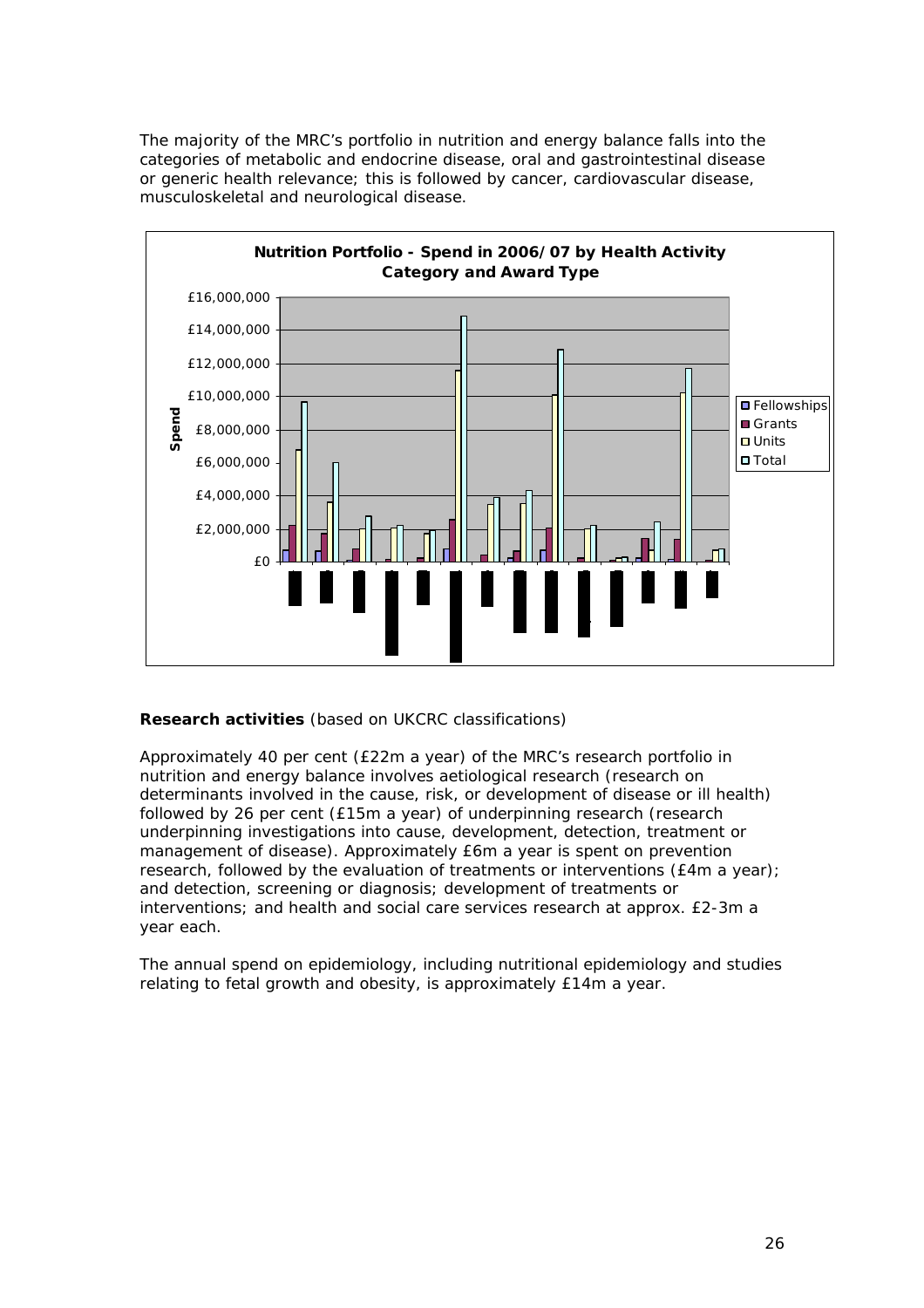

A breakdown of the research activities in different research areas is below: